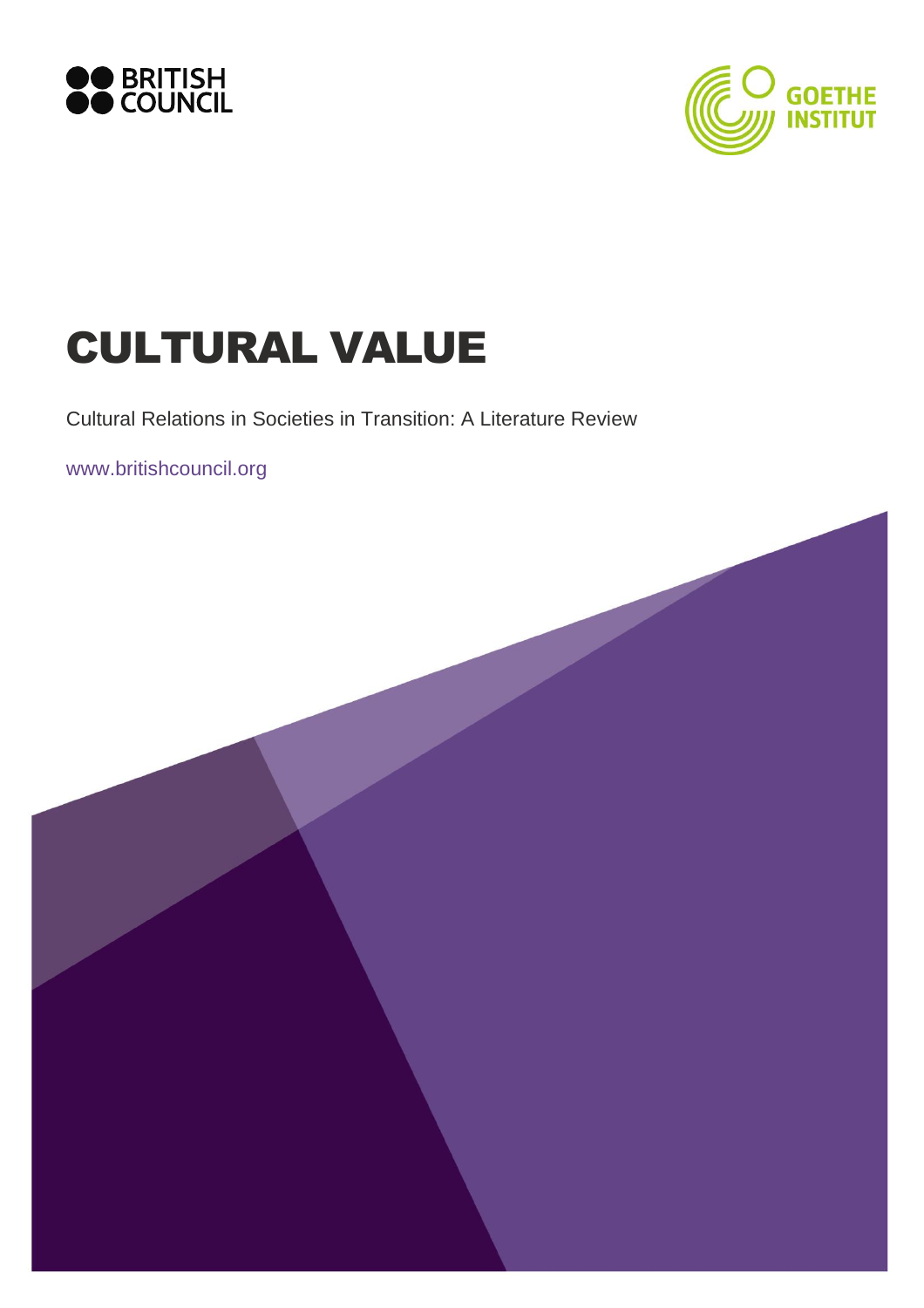# **CONTENTS**

| <b>Foreword</b>                                                       | 3  |
|-----------------------------------------------------------------------|----|
| <b>Executive summary</b>                                              | 5  |
| <b>Introduction</b>                                                   |    |
| I. Cultural Relations & related phenomena                             | 8  |
| Mutual Trust & Understanding: Cultural Relations & Cultural Diplomacy | 9  |
| From Battles to Bridges: Cultural Relations & Public Diplomacy        | 11 |
| Lennon Trumped Lenin: Cultural Relations & Soft power                 | 12 |
| Summary                                                               | 13 |
| II. Cultural Relations in Germany & the UK: Histories & Trajectories  | 14 |
| Culture & State: the Evolution of German Foreign Cultural Policy      | 14 |
| Friendship Among People: the Advent of the British Council            | 17 |
| <b>Conclusions</b>                                                    | 21 |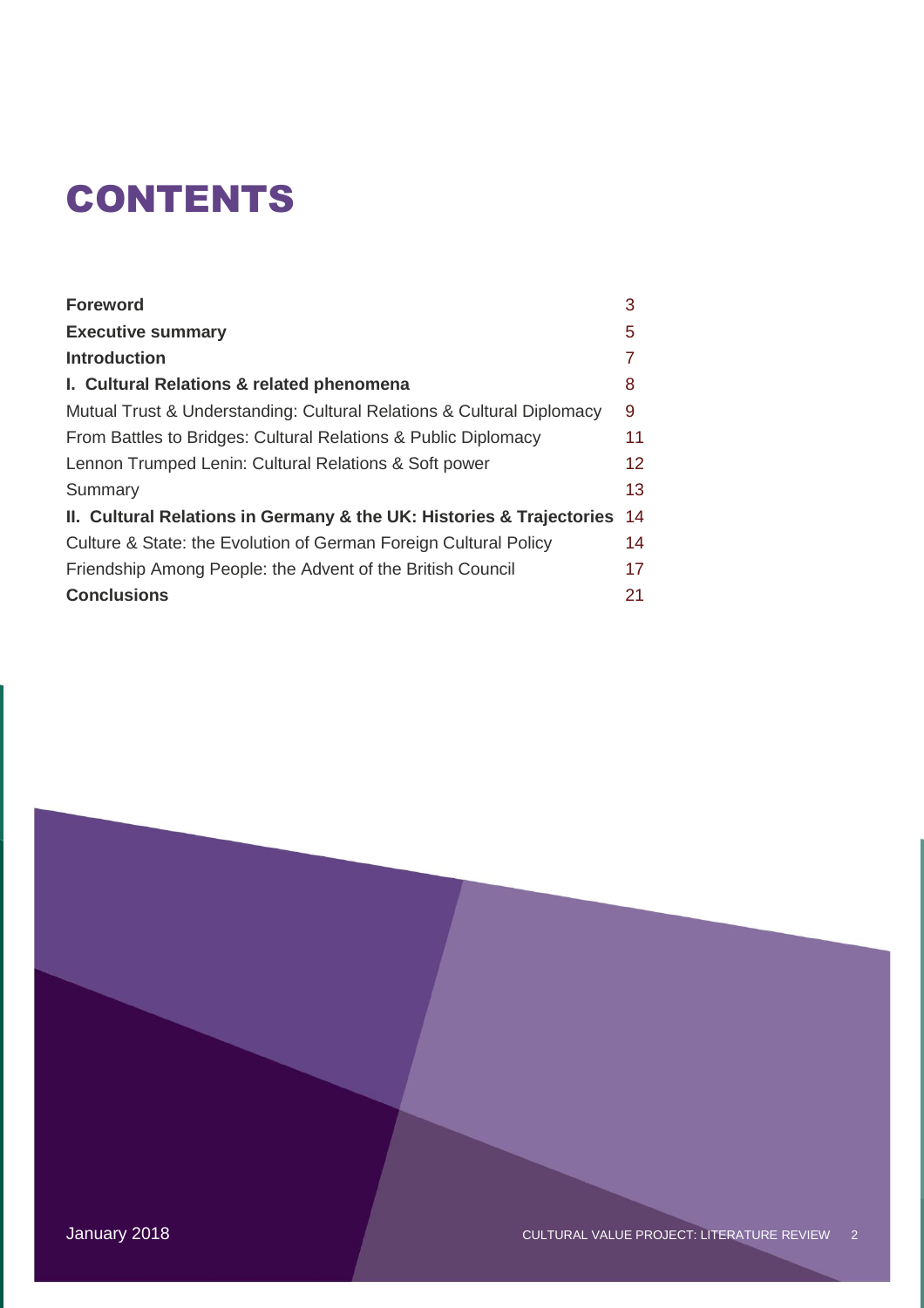## FOREWORD

The Cultural Value Project is a joint research project commissioned by the British Council and the Goethe-Institut. It aims to build a better understanding of the impact and value of cultural relations in terms of their ability to make a difference, in particular to supporting stability and prosperity in societies going through substantial change.

Attempts to assess the value of cultural relations from the perspectives of the countries that practise them (in terms of numbers, or their impact on league tables of those countries' attractiveness), can be instrumentalist and reductive. Such attempts can miss the richness of the ways cultural relations work in practice. They are also of limited use at evaluating which forms of cultural relations work best in which contexts, and at predicting the likely outcomes of different interventions, or suggesting ways that interventions can be improved. A more sophisticated approach to the assessment of cultural value is badly needed – one that combines the strengths of Goethe-Institut's 'Culture Works' concept, and the Cultural Value Model developed for the British Council by the Open University.

Together, the institutions want to examine the ways in which **c**ultural **r**elations work, and understand the conditions, places, and contexts where **c**ultural **r**elations can provide most value and impact (and indeed where they can't). We also want to understand the relative strengths or different types of value - that come with different types of **c**ultural **r**elations interventions, and which sorts of interventions are most powerful for responding to which sorts of challenges within societies in transition. The two organisations intend to do this by analysing, comparing, and evaluating **c**ultural **r**elations as undertaken by the UK and by Germany: two of the countries with the most comprehensive **c**ultural **r**elations programmes overseas.

For this project the two organisations have therefore formed a collaboration, along with academic partners from both Germany and the UK. These partners, the Hertie School of Governance (in Berlin) and the Open University (in Milton Keynes), have brought to the project two complementary methods of investigating the value of cultural relations in different contexts. The project has its origins in the Open University's Cultural Value Model (a part of the UK-wide, Arts and Humanities Research Council -funded research programme, itself called the Cultural Value Project), and the Hertie School of Governance's Civil Society Model. Both approached have been suitably adapted and brought into dialogue with each other for the purpose of this project.

The Open University and Hertie School of Government have undertaken a literature review of cultural relations and conceptualisation of value in this field. The academic partners are also adapting existing models to enable more meaningful assessment of value in cultural relations, using the Open University's Cultural Value Model and Hertie School of Government's Civil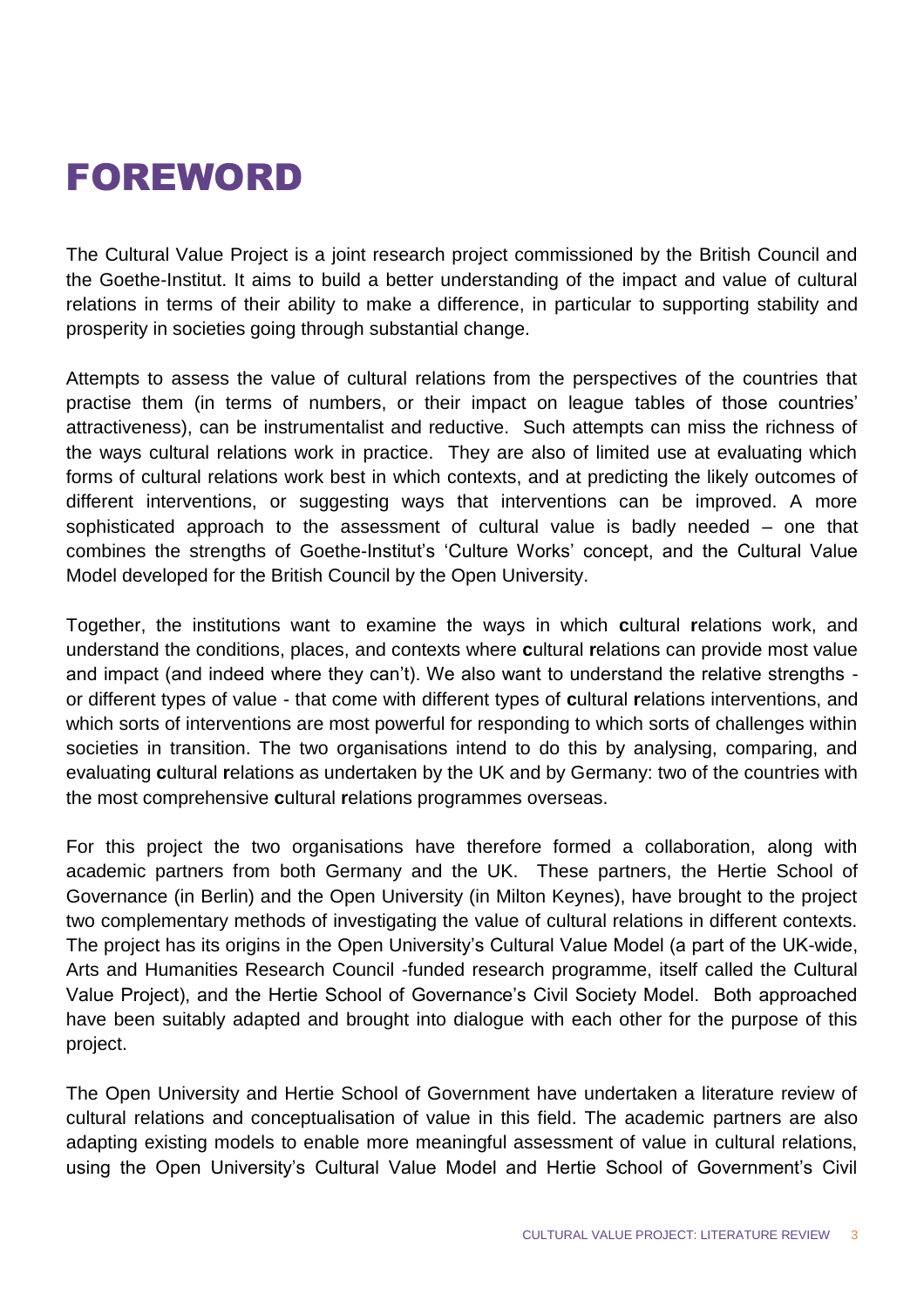Society Model. Primary research is underway in Egypt and Ukraine using these two models in dialogue.

This Literature Review draws on a detailed investigation of the existing academic literature on cultural relations in German and English. It forms the introduction to on-going work deploying a new mixed-methodology approach to investigating the value of cultural relations, with a focus on their impact in societies in transition.

The literature review is the first output of the project. It is the independent work of the Open University and the Hertie School of Governance, and does not necessarily represent the views of the Goethe-Institut or the British Council. The final results of the project (completed in summer 2018), and of the close collaboration between the Goethe-Institut and the British Council, will be of particular importance as Germany and the UK strengthen their ties with their neighbours - and also with each other.

Goethe-Institut and British Council,

Munich & London, January 2018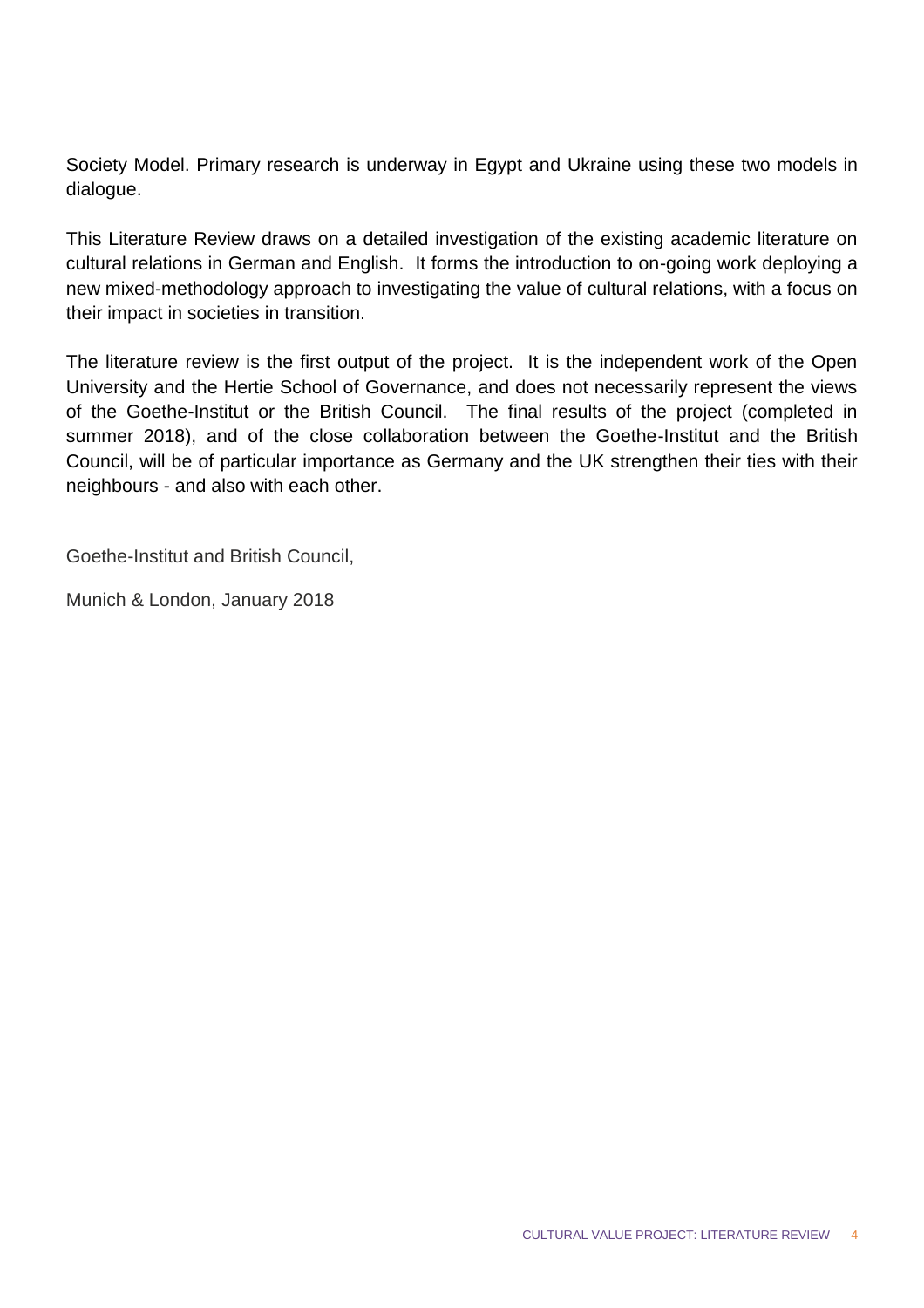## EXECUTIVE SUMMARY

- 1. The term cultural relations refers to interventions in foreign cultural arenas with the aim of enhancing intercultural dialogue and bringing about mutual benefits connected to security, stability and prosperity.
- 2. There is no universally agreed definition of cultural relations. The conceptual confusion can lead to contradictions in practice, though it can also enable flexibility.
- 3. Just as there is no common definition of cultural relations, there is no one correct approach to good cultural relations, or simple method of evaluating cultural relations.
- 4. Practitioners face very different cultural and geopolitical contexts. Good cultural relations necessarily involve flexibly adapting programmes in ways that resonate with these contexts.
- 5. 'Cultural relations' is primarily a practitioners' term and often regarded as synonymous with cultural diplomacy, public diplomacy and - for some - as contributing to their country's soft power. These terms belong within the same broad semantic field and share many common features, but it is important to distinguish them.
- 6. Cultural relations practitioners aspire to genuine reciprocity and mutual understanding, while cultural and public diplomacy, and soft power, sometimes bear connotations of instrumentalism and self-interest.
- 7. The emphasis on the intrinsic versus instrumental value of culture varies between different institutions. Some tend to eschew overt instrumentalist ambitions and instead stress intrinsic value (e.g. the Goethe-Institut), while others are more comfortable with a balancing act between intrinsic and instrumental goals (e.g. the British Council).
- 8. The intrinsic value of cultural projects should remain paramount. But instrumental goals, when defined in ways that express mutual benefit, can and should be included for pragmatic purposes, and in response to changing funding regimes and requirements.
- 9. Assessing the value of cultural relations in different countries and for different actors requires a range of methodologies that take diverse perspectives into account.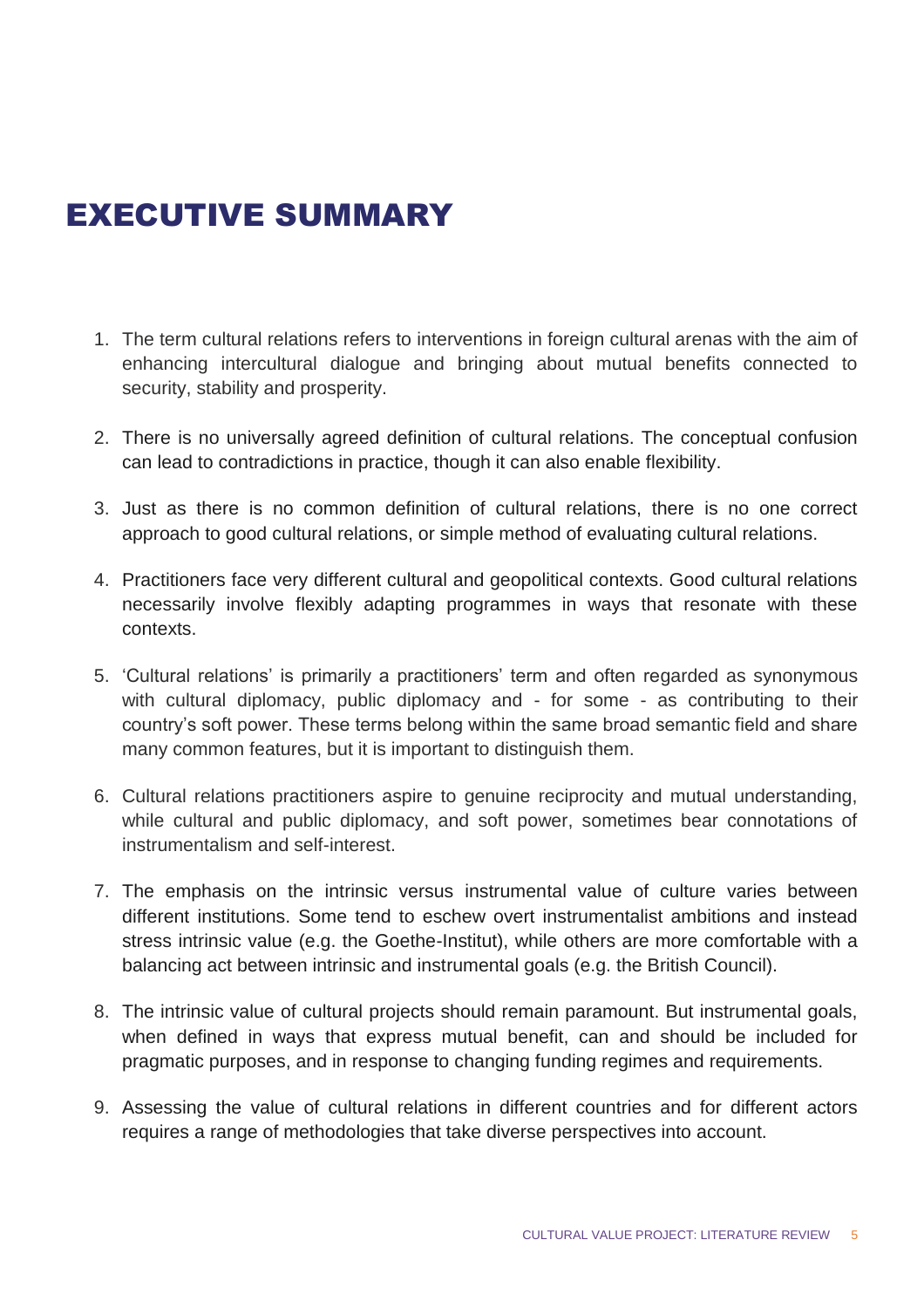- 10.It is important to situate the strategies and practices of organisations like the Goethe-Institut and British Council within the wider histories of their countries to understand their distinctive approaches.
- 11.German cultural relations are founded on a 'strong' conception of culture (where culture is closely tied to national history, language and identity).
- 12.In contrast, British cultural relations are based on a 'weak' conception of culture, emerging from a tradition of liberal individualism and British empiricism.
- 13.Germany and the UK have very similar goals in deploying cultural relations to assist societies in transition. But they have different *modi operandi.*
- 14.This literature review seeks to create mutual awareness of convergences between German and British cultural relations as a foundation for closer dialogue, pragmatism and cooperation.
- 15.The complex and nuanced nature of cultural relations that this review has revealed suggests that attempts to evaluate them will themselves have to be sophisticated, nuanced, and sensitive to the different contexts in which they are taking place and different actors involved.
- 16.The Cultural Value Project, of which this review is the first product, aims to build and use just such a method of evaluation. It also seeks to create mutual awareness of convergences between German and British cultural relations as a foundation for closer dialogue, pragmatism, and cooperation in the future.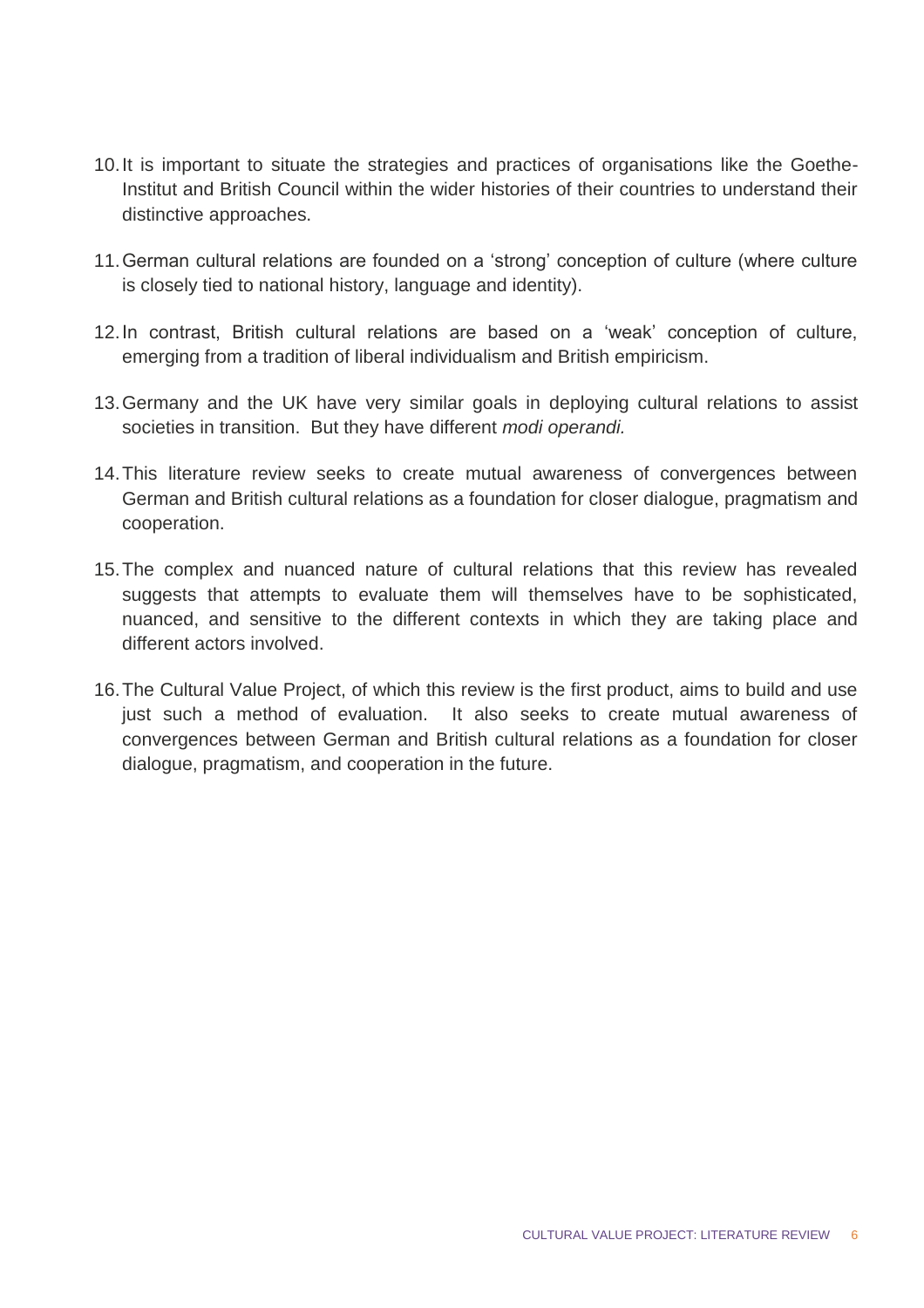## Introduction

 $\overline{a}$ 

*"No commodity is quite so strange as this thing called cultural exchange. Say that our prestige needs a tonic: Export the Philharmonic. That's what we call cultural exchange!… And when our neighbours call us vermin. We sent out Woody Herman.."*. (Combs, 2015, 238).

Cultural relations take place in a context of instability and risks which are beyond the control of any nation-state to address and which make cooperation in international relations more important than ever. Rather than employing unilateral approaches, it is hoped that - through cultural relations - increased trust and mutual understanding can be built which will contribute to solving these problems.

There is no general agreement on what cultural relations are. Different national cultural relations organisations understand cultural relations through different lenses. The British Council, for example, has an expansive definition of cultural relations that encompasses soft power, and senior staff working in policy see this project as consistent with their goal to become thought leaders in the field of soft power (reflecting debates in London and to some extent Washington and Beijing). In contrast, the Goethe-Institut eschews notions of soft power and instead focuses on managing good cultural relations in line with the traditionally more multilateralist German foreign policy. Each may view cultural relations, and therefore culture, as an end in itself, but also as a means to specific further ends – of most importance for the purposes of this project being: promoting civil society and improving stability in 'societies in transition.'<sup>1</sup>

The purpose of this literature review is to explain differences of understanding and how they inform differences of approach to cultural relations, by examining the relevant literature in English and German. This will aid organisations like the Goethe-Institut and British Council in devising different but complementary strategies, and harmonizing their approaches when required. The current context of greater competition in the cultural field means that, especially when budgets are constrained, working with a range of different partners and strategies becomes more desirable.

For the purposes of this study, the British Council and Goethe-Institut define cultural relations as follows:

*Cultural relations are understood as reciprocal transnational interactions between two or more cultures, encompassing a range of activities conducted by state and/or non-state actors within the space of culture and civil society. The overall outcomes of cultural relations are greater connectivity, better mutual understanding, more and deeper relationships, mutually beneficial transactions and enhanced sustainable dialogue between people and cultures, shaped through engagement and attraction rather than coercion*.

This review starts by exploring cultural relations and differentiating the term from related concepts –

<sup>&</sup>lt;sup>1</sup> The term 'societies in transition' also has no precise definition, but usually refers to societies undergoing major structural and institutional reform. See *Transitions from authoritarian rule*; O'Donnell, G. A., & Schmitter P. C. (1986), Baltimore, Johns Hopkins University Press.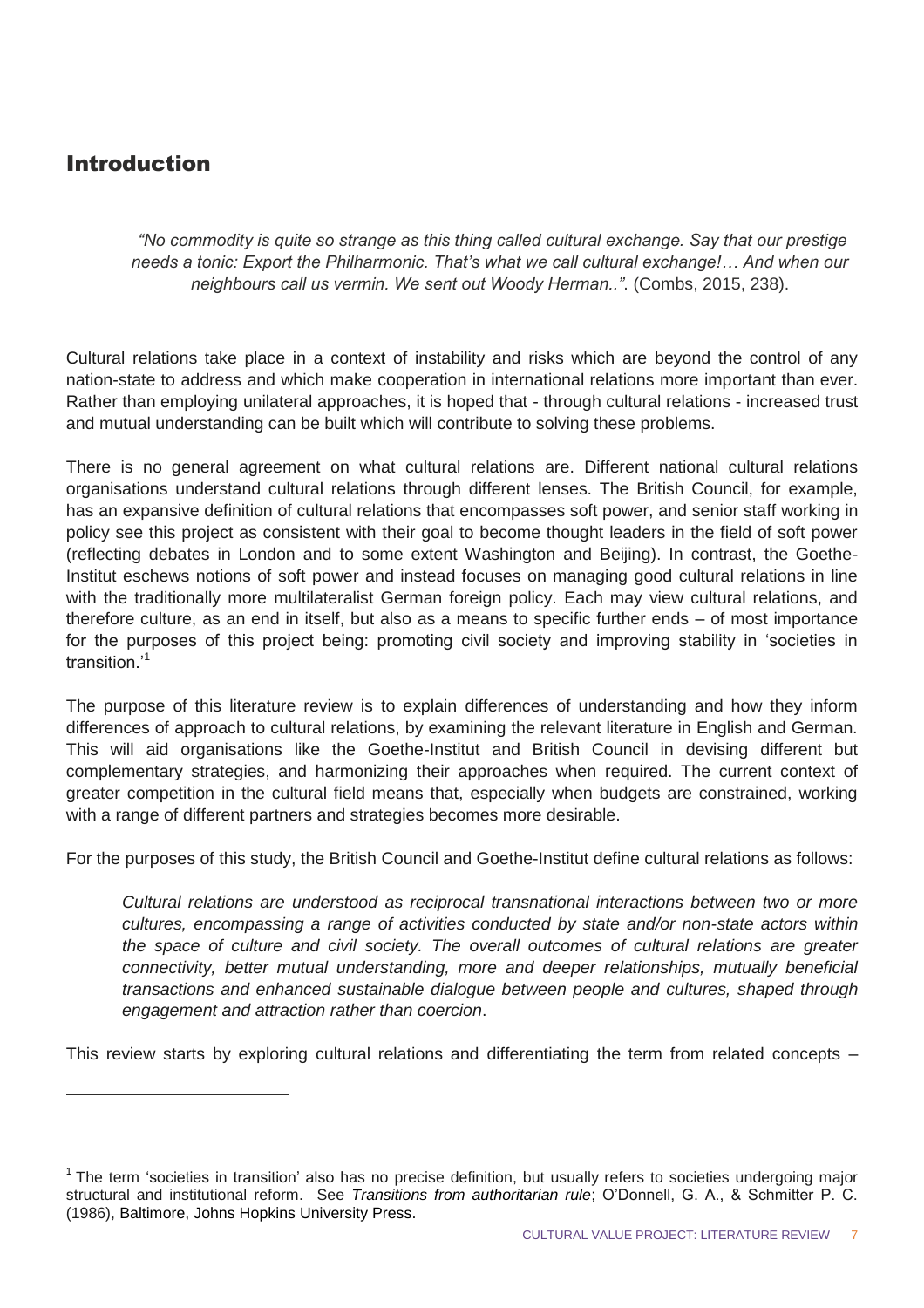cultural diplomacy, public diplomacy, and soft power. In the process, we examine the complexity of discourses of culture that inform cultural relations.

The second section provides a brief history of cultural relations undertaken by Germany and the UK, to demonstrate how any country's approach to cultural relations is determined by the challenges and prevailing concepts of different historical periods. These different trajectories demonstrate how we arrive at a set of differing terms for often similar practices. Indeed, there are different terms for similar practices conducted with slightly different motivations, which often leads to terminological confusion in international debates about influence.

A word at the outset. There are no universal definitions of culture or cultural relations or its sibling concepts, and any attempt to find any are doomed. 'Cultural relations' is a concept embedded in practices. Policymakers and scholars offer definitions and guidelines, while cultural relations institutes' staff, funders, audiences and others make cultural relations happen in particular contexts, often aware of those definitions but seeking to solve the problems in front of them.

## I. Cultural relations & related phenomena

For scholars of International Cultural Studies, International Relations, and Media and Communication Studies, as well as for policymakers, the concept 'cultural relations' has been mostly discussed in the Anglosphere context in relation to its sibling concepts of cultural diplomacy, public diplomacy and soft power. Cultural relations are not a distinctive phenomenon, but a set of activities that take place within those broader fields. In Germany, for example, the translation of cultural relations, *Kulturbeziehungen* or *kulturelle Beziehungen,* is barely used at all, as policymakers and practitioners work under the umbrella term 'foreign cultural and education policy' (*Auswärtige Kultur- und Bildungspolitik* (AKBP). Efforts to define cultural relations largely stem from cultural relations practitioners, particularly ex-staff of the British Council (e.g. Mitchell 1986; Rivera 2015). Besides this lack of theorisation as a concept, there is also a lack of empirical research to define cultural relations and how they work (Nisbett 2016: online).

Wittgenstein (1958) used the term 'family resemblances' to refer to the manner in which humans use the same word for many different things. In the broad semantic field of cultural relations, in contrast, diverse terms are used to refer often to the same phenomenon. The term 'semantic constellation' is more useful (Ang et al. 2015). Cultural relations, cultural diplomacy, public diplomacy and soft power form a constellation of terms used to denote cross-border cultural activities that, whether intentionally or not, bear upon a country's reputation, influence and attractiveness. Cultural relations, cultural diplomacy and public diplomacy all invoke cultural encounters as a way to bridge understanding between peoples. The terms overlap, while each also refers to distinctive sets of practices. How then do they differ?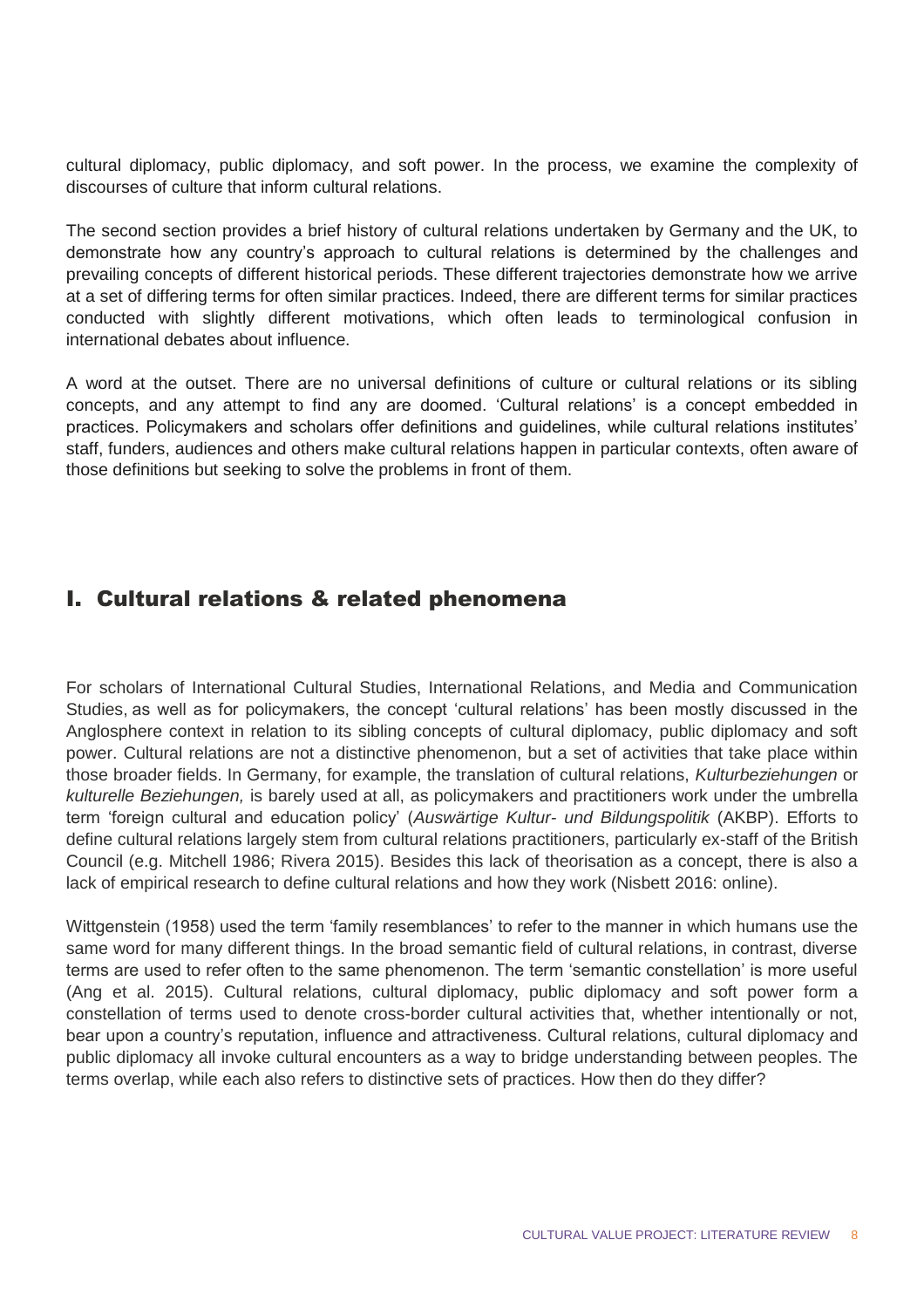#### What is Culture?

*Raymond Williams, in his ground-breaking 'Keywords' (1976) established a now classic definition of culture as 1) civilisation, 2) signifying or symbolic system, and 3) way of life, in the anthropological sense (1976: 87-93). In the nineteenth and twentieth centuries, as the nation-state became the dominant form of political community, an overlap of nation, language and culture was often assumed, where culture referred to the forms of communication (including languages) defining your community and the way of life those represented, including the practical routines through which that way of life was enacted (Hall 1997). The emergence of supranational regimes and diaspora and digital communication make the location and enactment of culture more complex in the twenty-first century. However, these complexities have existed throughout history. Cultural historians have favoured concepts such as cultural transfer and histoire croisée or 'entangled histories' (Ther 201:- 204; Werner and Zimmermann 2006; Seigel 2005).* 

#### Mutual Trust & Understanding: Cultural Relations & Cultural Diplomacy

To distinguish cultural relations and cultural diplomacy, the literature discusses differences in the objectives, means, and actors involved. In this regard, one distinction made is between the presence and absence of government. Most scholars understand cultural relations as a 'naturally-occurring' phenomenon (Arndt 2005; Melissen 2005; Rose and Wadham-Smith 2004) that has long-term effects (Pamment 2016) and involves some kind of reciprocal transaction. But immediately one has to question this definition, especially where large sums of money are invested by state actors to create specific cultural interventions designed to deliver particular outcomes. Former German foreign minister, Frank-Walter Steinmeier, said the 'pre-political space of culture, communication and education' can prepare the ground for political reconciliation of parties in conflict (Auswärtiges Amt, 2014a: 6). But is there any truly pre-policy space for culture? Certainly, cultural relations are generally embedded in socio-political relations across borders.

Consider the former British Council officer Tim Rivera's (2015: 35) statement about cultural diplomacy and cultural relations:

*Cultural diplomacy takes a promotion and advocacy approach, using cultural content for the*  specific purpose of supporting foreign policy objectives and the national interest. Cultural *relations take place outside the sway of government, building mutual trust and understanding, and generating amity and influence in the process.* 

Rivera uses the term cultural relations in a benign way – cultural activities are happening anyway and should not be instrumentalised; cultural diplomacy instrumentalises relations when governments try to support, harness or direct those relations. But is this definition consistent with cultural relations as practised by organisations like the Goethe-Institut or the British Council?

The tension between various forms of idealism and instrumentalism (i.e. using culture to effect or influence social change) has long been present in British and German foreign cultural and education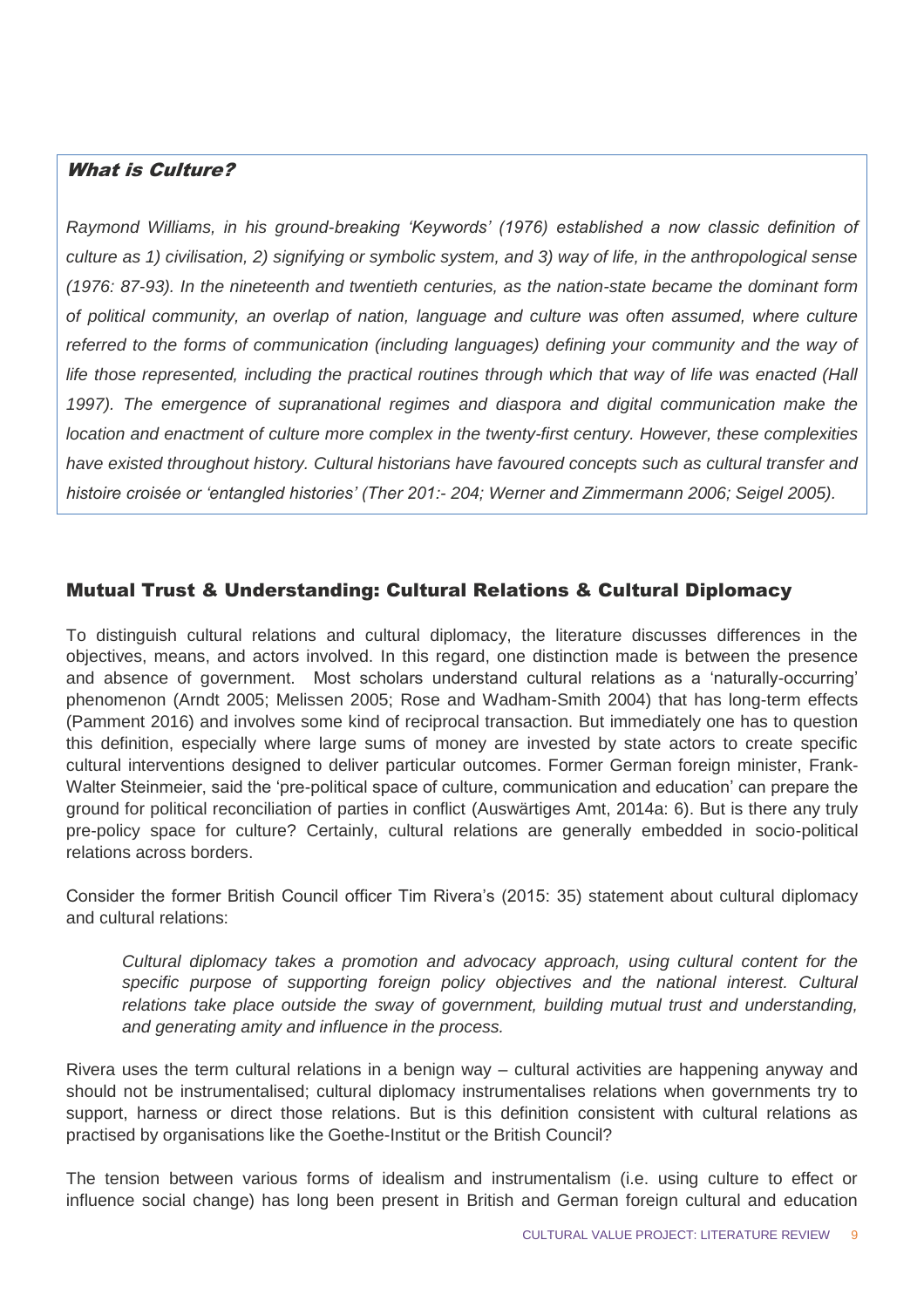policy. Practitioners perceived their work in the cultural field as pre-political. Yet practitioners also accept that public funds should be directed towards politically legitimated long-term goals (Adam 2016). How is this tension between idealism and instrumentalism managed in different contexts – and where along the scale do particular interventions fall?

A second distinction in the literature is between cultural relations as neutral - resulting in mutuallybeneficial relationships - and cultural diplomacy as designed to achieve a self-interested benefit, whether or not any benefit accrues to the partner (Aoki-Okabe et al. 2010). Cultural diplomacy is seen as a deliberate policy to achieve a gain; cultural relations are seen as just happenin*g,* because both sides feel the value. For example, Mitchells (1986: 5) argues:

*Cultural relations on the other hand [as opposed to cultural diplomacy], are more neutral and comprehensive.… The difference is, in practice, one of mode. The purpose of cultural relations is not necessarily to seek one-sided advantage. At their most effective, their purpose is to achieve understanding and co-operation between national societies for their mutual benefit.* 

Here we see a certain altruism underpinning the definition of cultural relations but also some confusions. If cultural relations can use the methods of cultural diplomacy as well as the same funds, where lies the difference? Mitchells argues that it is in the motive.

A third distinction concerns the direction of the relationship between cultural relations and cultural diplomacy. One view is that cultural relations underpin cultural diplomacy - helping governments understand each other through cultural exchange between publics. The alternative view is that cultural diplomacy fosters cultural relations by supporting cultural actors. This tension was evident the first time that the term cultural diplomacy entered the US political lexicon in 1959. Robert H. Thayer, Special Assistant to the Secretary of State for the Coordination of International Educational and Cultural Relations, said:

*[F]oreign relationships are no longer relationships between government, or heads of state foreign relationships are the relationship between people of all countries—and relationships between peoples are governed by the way people think and live, and eat, and feel and this represents the culture of a people; and so today we have in the forefront of the implementation of our foreign policy, cultural diplomacy, and to my mind the most important means of bringing complete mutual understanding between peoples, which in turns compels mutual understanding between governments. […]. The objective of American cultural diplomacy is to create in the peoples of the world a perfect understanding of the life and culture of America*. (Thayer 1959: 740-744 as cited in J.H. Brown 2016: online)

The recognition of citizens as key actors in international relations is welcome, but there are some contradictions in the above statement. For, while espousing mutuality, the final sentence reveals somewhat confused goals – the aim is to achieve a 'perfect understanding of the life and culture of America'. Does that truly involve mutuality? In this view, cultural relations once harnessed to the goals of cultural diplomacy can compel an understanding between governments. Governments in turn can use that knowledge to cultivate better cultural relations between peoples (see e.g. Ninkovich 1996). But it has to be asked, who are 'the people'? Is it the aim of cultural relations to target elites and influencers, or to have broad appeal across socio-economic classes – or both?

A fourth problem concerns what counts as 'genuine reciprocity'. Cultural relations, we are advised, entail encounters between cultures that generate awareness and understanding. But so do tourism, business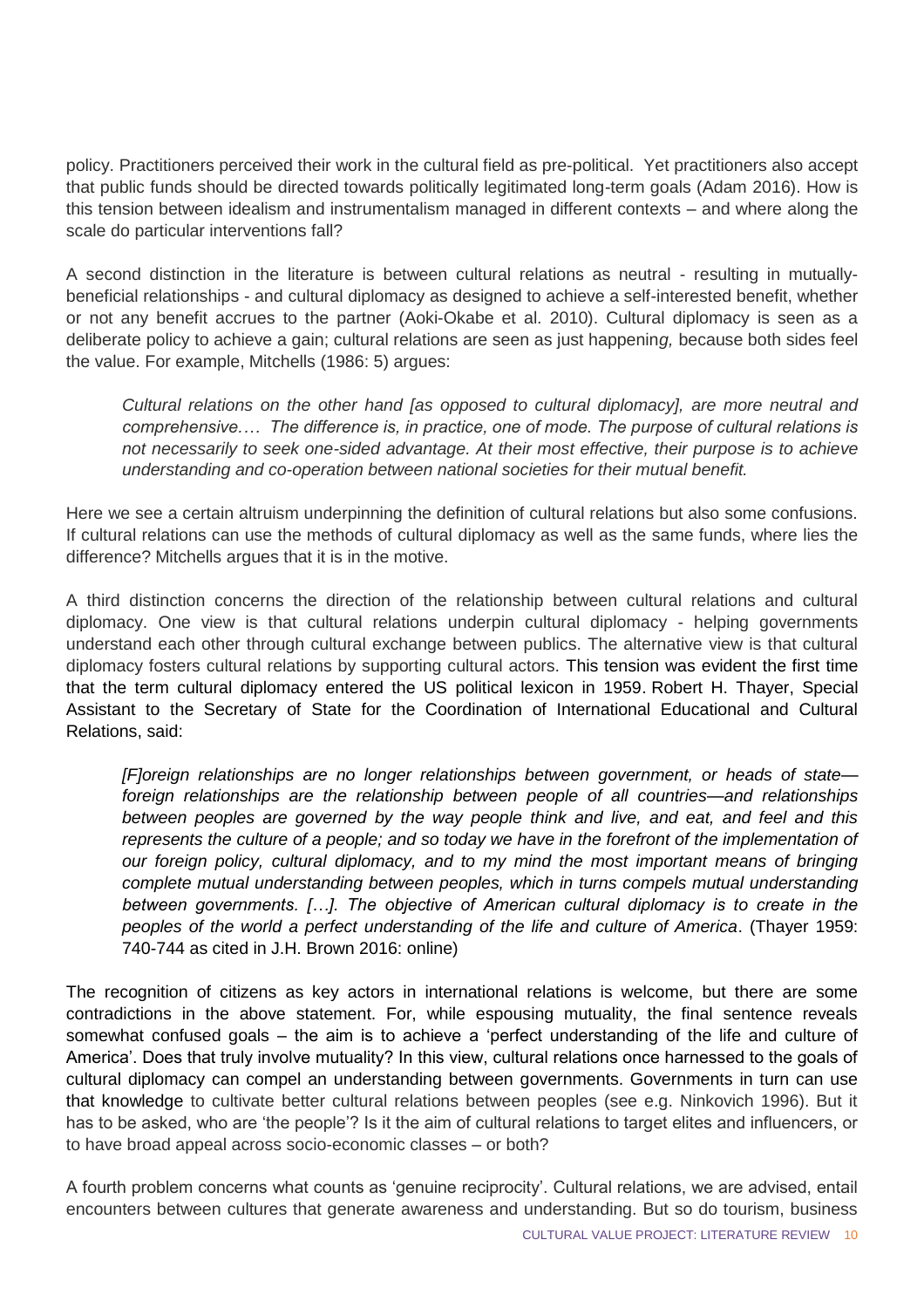travel and television. Genuine reciprocity goes further to foster a willingness to shift one's own opinions or behaviour, as well as expect shifts from the other. Berger et al. (2008: 5) suggest that, in order to engage in a reciprocal relationship on equal terms, partners need to work on a 'culture of dialogue' instead of a 'dialogue of cultures'.

A fifth and final distinction is an ethical one. Some scholars and practitioners draw a line between cultural relations and cultural diplomacy from a normative standpoint. They argue that cultural relations *should* be independent of the state (Mitchells 1986; Rivera 2015). Certainly, money matters. Offering subsidies to foreign cultural institutions can create relations of dependency in the same way as any unilaterally delivered funding – 'who pays the piper calls the tune.' Moreover, cultural relations interventions may operate in partnership with established systems of cultural patronage and in so doing reinforce inequalities in 'societies in transition.' Maintaining artistic independence in such contexts assumes political and ethical as well as economic dimensions.

We have now highlighted some of the unavoidable ambiguities that arise from the lack of clear definitions of cultural relations and cultural diplomacy. So how to think about these and what to do about them? Clearly culture can be instrumentalised *without* government involvement (Mark 2010). In an age of citizen diplomacy (Fletcher 2016), city diplomacy, gastro-diplomacy, and innumerable other forms of mutual cultural representation, it may be possible for cultural relations to contribute to foreign policy goals without formal steering from national governments. Arguably, some of the most powerful forms of influence via culture arise from commercially funded films, advertising, and marketing.

Equally, government may try to instrumentalise existing cultural relations, but find their efforts falling on deaf ears. Milton C. Cummings (2009: 1) writes, cultural diplomacy and public diplomacy 'can … be more of a one-way street than a two-way exchange, as when one nation concentrates its efforts on promoting the national language, explaining its policies and point of view, or "telling its story" to the rest of the world'. Furthermore, harnessing existing cultural relations can backfire if executed badly. As the dictum goes, it can take decades to win the trust of an audience and minutes to lose it.

Finally, there is now a 'global cultural arena … inhabited by ever denser flows of ideas, perceptions and messages' (Ang et al. 2015: 372). It is ever harder to disentangle cultural relations between foreign and domestic audiences from these global cultural flows. From a government perspective, exploiting existing cultural relations for good international relations is only to be welcomed. Culture has always been a pillar of foreign policy across nations. But, with globalisation, the dilemmas facing legacy cultural relations organisations are ever more intense. And when we bring public diplomacy into the semantic field the problems only get worse.

#### From Battles to Bridges: Cultural Relations & Public Diplomacy

At least in Anglo-American theory and practice, cultural relations and cultural diplomacy are often seen as a subset of public diplomacy. The term 'public diplomacy' was coined in the US in the mid-1960s in order to refer to its broadcasting activities to foreign publics during the Cold War, as well as to some of its cultural and exchange programmes (Pamment 2014: 52). Public diplomacy broadly refers to strategic communication by governments aimed at influencing foreign publics and hence their governments. It is government-to-people, but with aspirations of government-to-people-to-government.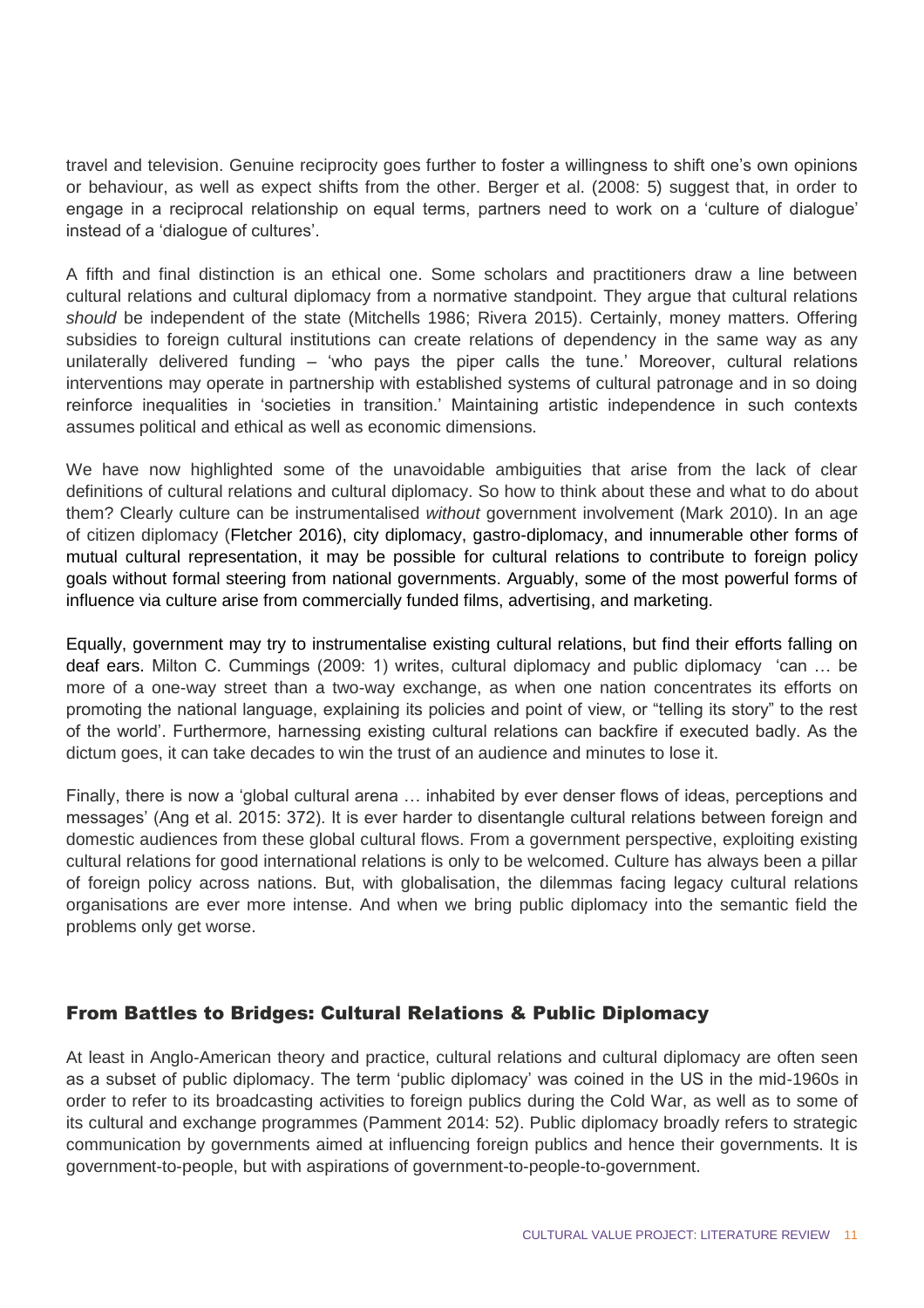The study of public diplomacy is more theoretically established as a discipline than cultural relations or cultural diplomacy (Pamment 2014: 53). Since 9/11 it has gone through several shifts, often guided by the lens of the 'war on terror' (Melissen 2013: 440). First, following the Cold War notion that 'they' wish to be liberated by 'us', public diplomacy scholarship, policy and practice focused on informationdissemination to reach 'moderate Muslims'. It quickly became clear 'they' did not simply want 'our' information, and calls were made to shift modes from 'competition to collaboration' (Hocking 2008); 'from monologue to dialogue to collaboration' (Cowan and Arsenault 2008); or from 'battles to bridges' (Zaharna 2009); (Fitzpatrick, 2011). Still, the notion of messaging and the use of marketing and public relations strategies are prevalent, despite decades of research stressing that the message sent is not always the message received. So, while cultural relations and cultural diplomacy place culture at the core, public diplomacy places emphasis on strategic communication.

Cultural relations and cultural diplomacy have been subsumed within the field of public diplomacy. In his well-known typology, for example, Nicholas Cull (2008) described public diplomacy as consisting of 'listening', 'advocacy', 'cultural diplomacy', 'exchange diplomacy' and 'international broadcasting'. While these may be distinct, they blur, as they are all part of the same toolkit for international influence within the context of a war on terror and broader 'marketplace of loyalties' in the early twenty-first century as power shifts and diffuses (Price 2015).

Similar commonalities and distinctions arise in debates about public diplomacy as we saw with debates on cultural relations and cultural diplomacy. Again cultural relations shares characteristics with cultural diplomacy and public diplomacy: its communicative character, long-term goals, people-to-people relations, and involvement of state and/or non-state actors. But distinctions and tensions remain too. Debates focus on whether cultural relations are *led* by governments - or mobilised, harnessed, or gently nudged. Are they independent of the desire for states to exert influence? Is the global cultural arena a good thing? Have we witnessed a democratisation of diplomacy? Or are naturally-occurring cultural relations being instrumentalised in non-transparent or even duplicitous ways in pursuit of the 'national interest'? (Melissen 2013: 436-40)

#### "Lennon Trumps Lenin": Cultural Relations & Soft Power

The instrumentalisation of culture is unashamedly advocated in soft power theory. Soft power means getting what you want by the force of attraction rather than coercion. Soft power allows for the exercise of influence by encouraging others to cooperate with you (Nye 2004). Culture is an essential part of soft power. After all, as Nye argues, with the fall of the Iron Curtain, 'Lennon trumped Lenin' (Nye 2004: 50). However, the mechanisms through which soft power works are subtle, indirect, and can be difficult to discern. And if soft power works best when it goes unperceived then how should one research soft power effects empirically? As Bially Mattern points out, some seem to assume it works via a process of 'cultural osmosis' (2007: 118). But is it possible to identify the mechanisms of soft power from Nye's theory?

Nye would say yes. He argues that, first, soft power is a resource, and you know it when you see it. It is a function of the attractiveness and the positive feelings evoked. Second, the resource can grow organically or be helped to grow more quickly or in a particular direction through governmental support. Spontaneity is considered by Nye to enhance soft power in a more authentic and lasting way because the hidden hand of government direction is not suspected. Third, there is a *first return on soft power*, or the immediate return on influence (which is one key indicator for the UK FCO's 'GREAT Britain'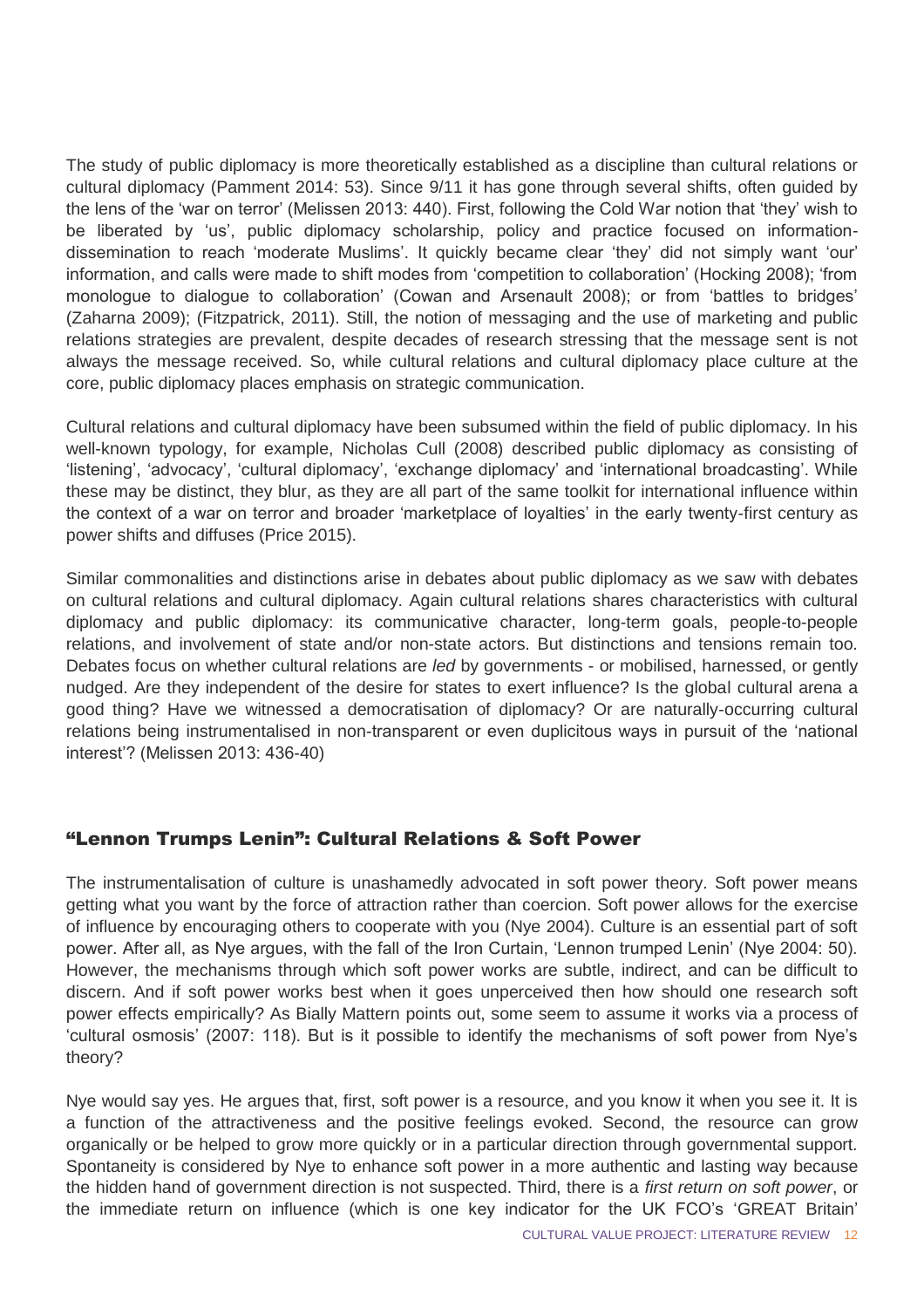campaign): relations are created or solidified, based on trust, mutual interest and shared cultural knowledge. Finally, this first return solidifies as a basis for future relations, including business transactions. This leads to the *second return on soft power*, or the return on investment. Trusting partners, choosing to cooperate, building good trade relations and managing shared global problems, are all part of the mutual benefits of soft power.

The race to accrue soft power has prompted a huge investment in attempts at the projection of 'national cultures' (Ang et al. 2015: 373). The popularity of the term for policy-makers means that some, mainly Anglo-Saxon scholars, subsume cultural relations, cultural diplomacy and public diplomacy within Nye's rubric and see them as resources of soft power, servicing the national interest (Wyrzomisky 2003: 2; Pamment 2016; Nisbett 2016).

A further complication with culture as conceived in soft power theory is a political one. Deploying cultural relations is often seen as an ethical approach to diplomacy (Mark 2010; Goff 2013), harnessing preexisting fellow-feeling. However, the *power* in soft power is very problematic. For many practitioners and theorists, soft power implies state power *over* citizens, rather than the empowerment *of* citizens, which, arguably, is the ultimate goal of CR. Soft power carries a connotation of domination or imposition (Gillespie 2006; Berenskoetter 2007: 3; Lebow 2007; Lukes 2007; Ringmar 2007; Fisher 2010: 271). Yet even cultural relations devoid of any signs of the hand of government can carry 'connotations of colonialism, imperialism and propaganda' since '[d]ominant states have always used culture to transmit political, social and economic values' (Nisbett 2013: 558).

#### Summary

We have introduced and explained that cultural relations are part of a semantic field with cultural diplomacy, public diplomacy and soft power. All these terms can refer to the same set of cultural activities within a broader foreign policy framework within a global cultural arena. All are associated with managing relations or communication across cultures, achieving long-term goals, accentuating peopleto-people relations, cultivating feelings of mutuality, and the participation of state and non-state actors. But distinctions and tensions remain too. These concern the actual and desirable role of the state, the degree to which engagement is seen as an instrument while neglecting the intrinsic value of international exchange, and the difficulty of juggling the pursuit of the national interest with win-win, positive-sum relations.

We began this section by noting that cultural relations practitioners have often taken the lead defining the field. From the 'chain of influence' passing from government to funders to institutions to practitioners to publics (Brown 2014), cultural relations will mean different things to different actors and will be practised differently. Given the seemingly unavoidable tensions intrinsic to these concepts and practices, it is sensible to work with the diversity of notions of cultural relations emerging in different countries at different times and through different institutions.

We have shown that uniform definitions of culture and cultural relations and its related concepts are ultimately neither possible nor desirable. Rather, it is best to work with the creative tensions between these concepts which can only be managed, never finally resolved. Uniform definitions are also impossible because, as we explore in the next section, cultural relations policymakers and practitioners arrive at their own conceptions as they *do* cultural relations.

Instead of spending further time on the ultimately irresolvable matter of what cultural relations *are*, let us therefore explore what cultural relations can *do*.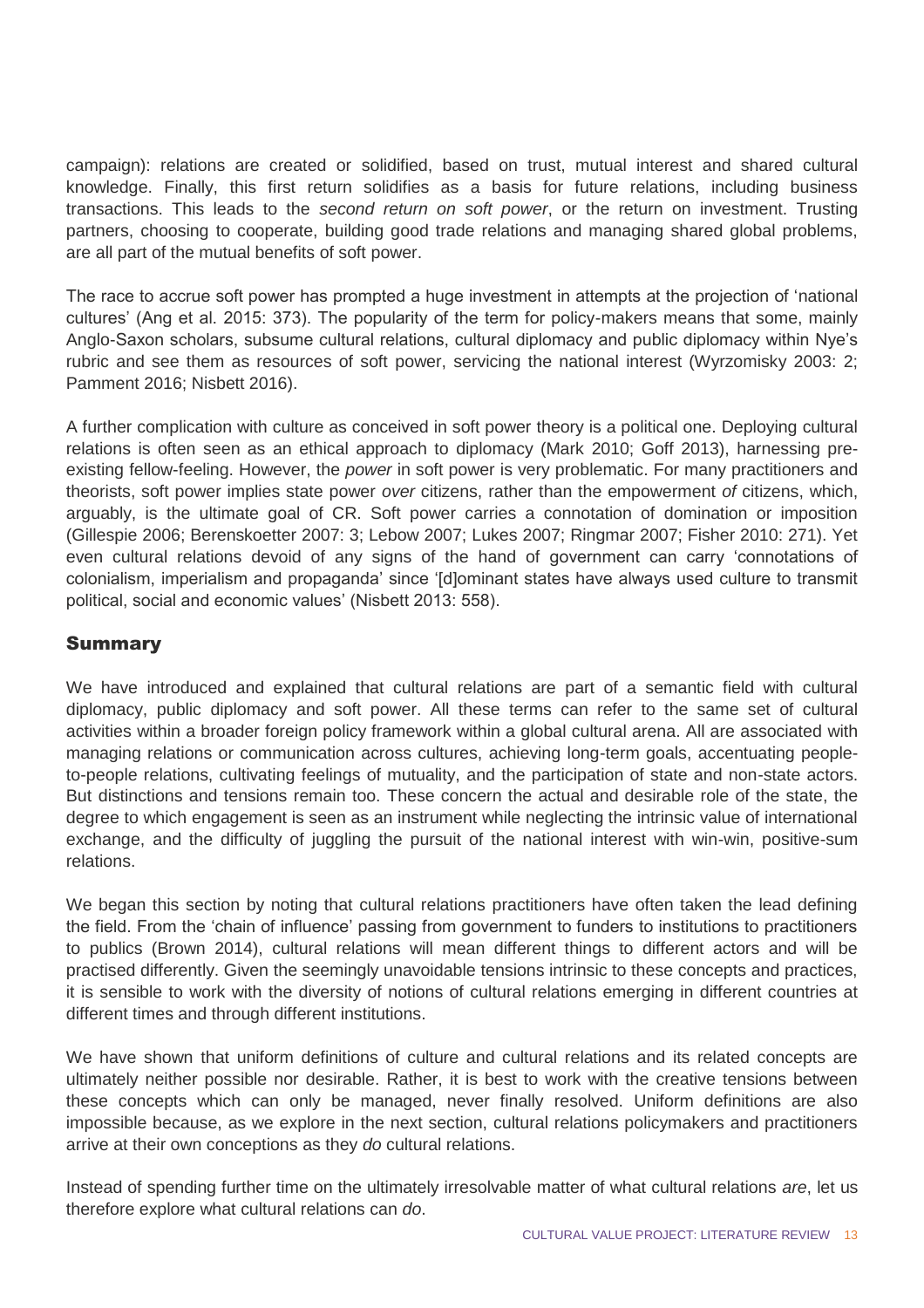## II. Cultural relations in Germany & the UK: histories & trajectories

We can explain the evolution of different conceptions of cultural relations by tracing the national histories of cultural relations that have caused the creation of different diplomatic orientations and infrastructures in Germany and the UK. Once we understand the different historical trajectories and conceptual legacies of each nation-state, it becomes easier to appreciate how cooperation can be crafted between national cultural relations institutions.

The complexity of defining concepts such as cultural relations is partly due to the ways in which their meanings are ingrained in practices and tied to geopolitical contexts (Pamment 2016). After working at the British Council, Tim Rivera wrote:

*I don't think anybody [in the academic field] really fills that gap of understanding what nongovernmental diplomacy…or cultural relations, is really about...[T]he whole frame of thinking about this subject is governmental* (Rivera 2015: 20).

This is due to fundamental differences in understandings of nation formation, the significance of language, and definitions of culture, that have emerged historically in different countries. A country's cultural relations practices are often shaped by the priorities set by the ministry of foreign affairs at the time – and these depend on how the country understands its national interests and what it is trying to achieve - be it extricating itself from its imperial past, waging a Cold War, trying to boost trade through diaspora links, etc (Brown (2014)).

#### Culture & State: the Evolution of German Foreign Cultural Policy

By the end of the nineteenth century, a convergence between nation, culture and language had solidified in German thought, leading to the imperative to promote German national culture on the world stage. International cultural relations became an important tool for this. The newly unified Germany had a large diaspora overseas and authorities felt that continued German language tuition and cultural exchange with Germany would ensure no dilution of their German-ness (Brown 2016). This was also a matter of prestige. In January 1914, the German ambassador to the US said, 'Our cultural efforts do not aim at doing a favour to the Americans, instead we wish to elevate German *Kultur* to its due right – a right which it claims unconditionally as the first culture of the world' (cited in Brown 2014: 5).

The German historian Karl Lamprecht then offered a vision of a state looking to expand its elevation through science, culture and commerce, writing to the Chancellor in 1912 that Germany needed an *Auswärtige Kulturpolitik* (AKP) (foreign cultural policy) to extend its influence using civil society connectivity rather than military force. The Chancellor penned a circular decree in which he stressed the need to support and encourage German cultural activity abroad. His idea was that foreign cultural policy could strengthen the bond between Germans abroad and in the Reich, and at the same time, promote "German cultural life" abroad, which was thought to have positive economic side-effects (Kloosterhuis 1981).

In the climate of imperialist expansion, the German government aligned the "imperialism of ideas" with economic and colonial policy (Witte 1981). In contrast, liberal politicians perceived foreign cultural policy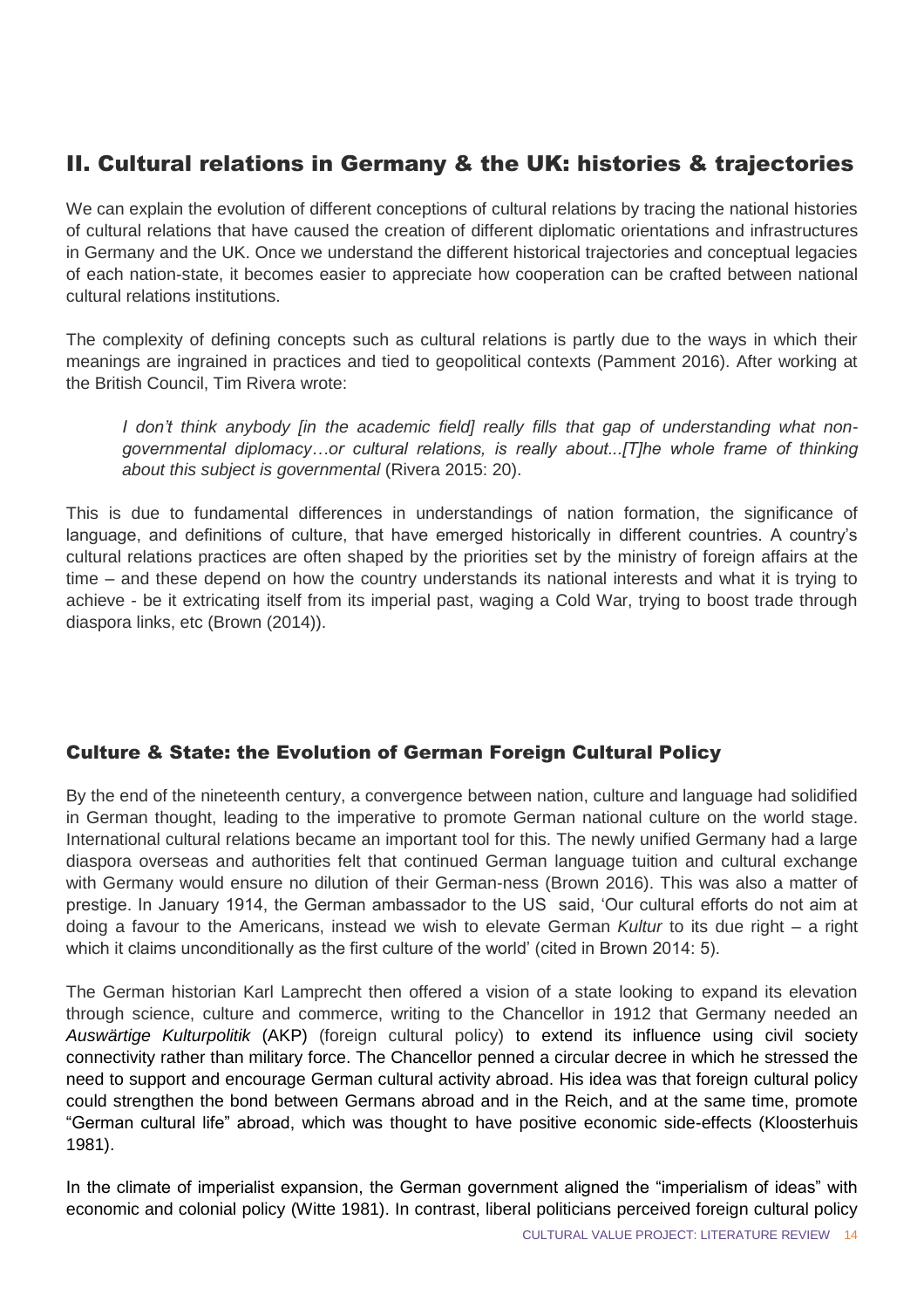as a way of overcoming the power-focused *Realpolitik* of the Reich and arriving at a foreign policy driven by economic concerns (*Wirtschaftspolitik*). The most ambitious ones took to forming private associations in order to heighten the German public's understanding of foreign cultures and promote the need for a formal foreign cultural policy (Witte 1981).

Faced with the new concept of foreign cultural policy, the *Auswärtiges Amt* (AA) decided to carry out such policy through these private associations, but did not create a special department for the purpose. The reasoning was twofold: (1) the imperial budget was strained and few funds available, so reliance on private funding from interested individuals was prudent. Moreover, (2) given the mounting international tension and German isolation, the ministry opted to work as unofficially and inconspicuously as possible. During World War I, some of the private actors in AKP remained active, but were overshadowed by official propaganda, although the centrist parties in the parliament urged a return to "culture and civilization" as early as 1917 (Düwell, 2015: 65).

After 1918, faced with military defeat and the sanctions of the Treaty of Versailles, Germany's political elite needed to find new ways of conducting foreign policy. Like the French after 1871, they looked towards cultural foreign policy as a surrogate for traditional foreign policy (Düwell 2015). The lack of alternatives is often illustrated with a quote by a German general, who posited in 1919 that 'Foreign policy requires power, an army and money. All these we do not have anymore' (paraphrased from German, cited in Düwell (1981, 46). The AA decided to take action and open a department for cultural foreign policy, which was supposed to coordinate the plethora of private organisations already engaging in cultural foreign relations.

The intra-war period was marked by a strong rejection of imperialistic tendencies and chauvinistic exaltation of German cultural achievements. In line with the desire to let cultural relations grow outside the aegis of the state executive, the next decade saw the proliferation of the German '*Mittlerorganisation'* ('*Mittler'*) – cultural organisations between state and civil society that would bid for *Auswärtige Amt* (AA) funding, such as the *Deutsche Akademie* in 1923 and in 1925 both the *Akademischer Austauschdienst* (later the DAAD) and the *Alexander von Humboldt Stiftung* (see Bauersachs, H.: *Wandlungsprozesse in der Auswärtigen Kulturpolitik. Eine mehrdimensionale Analyse am Beispiel der Deutschlandjahre* (as yet unpublished, University of Cologne, 2018)).

In Germany, cultural relations experienced their biggest setback during the Nazi period. Even though the cultural department of the AA managed to conduct independent cultural foreign policy for some time after the Nazis had assumed power in 1933, it was only a matter of time until the ministry's leadership was replaced with Nazi officials and the AKP department integrated into the propaganda apparatus of the Third Reich (Düwell, 2015). Likewise, the *Mittler* were forcibly coordinated to follow the Reich's line, which conducted blatant cultural imperialism based on the idea of German racial superiority (Düwell 2015).

In the post-1945 period, in common with the UK, France and other Western European states, the Federal Republic of Germany supported the expansion of Foreign Cultural Institutes around the world as part of Cold War cultural competition. There was also a fresh emphasis on development - through both language and technical skills. After the cultural foreign policy in the Nazi-era, Germany's AKP after the war was in line with her general foreign policy goal of integration with the West and rehabilitating Germany on the international stage by showing the 'better Germany of Kant, Goethe or Dürer' (Witte, 1981: 375).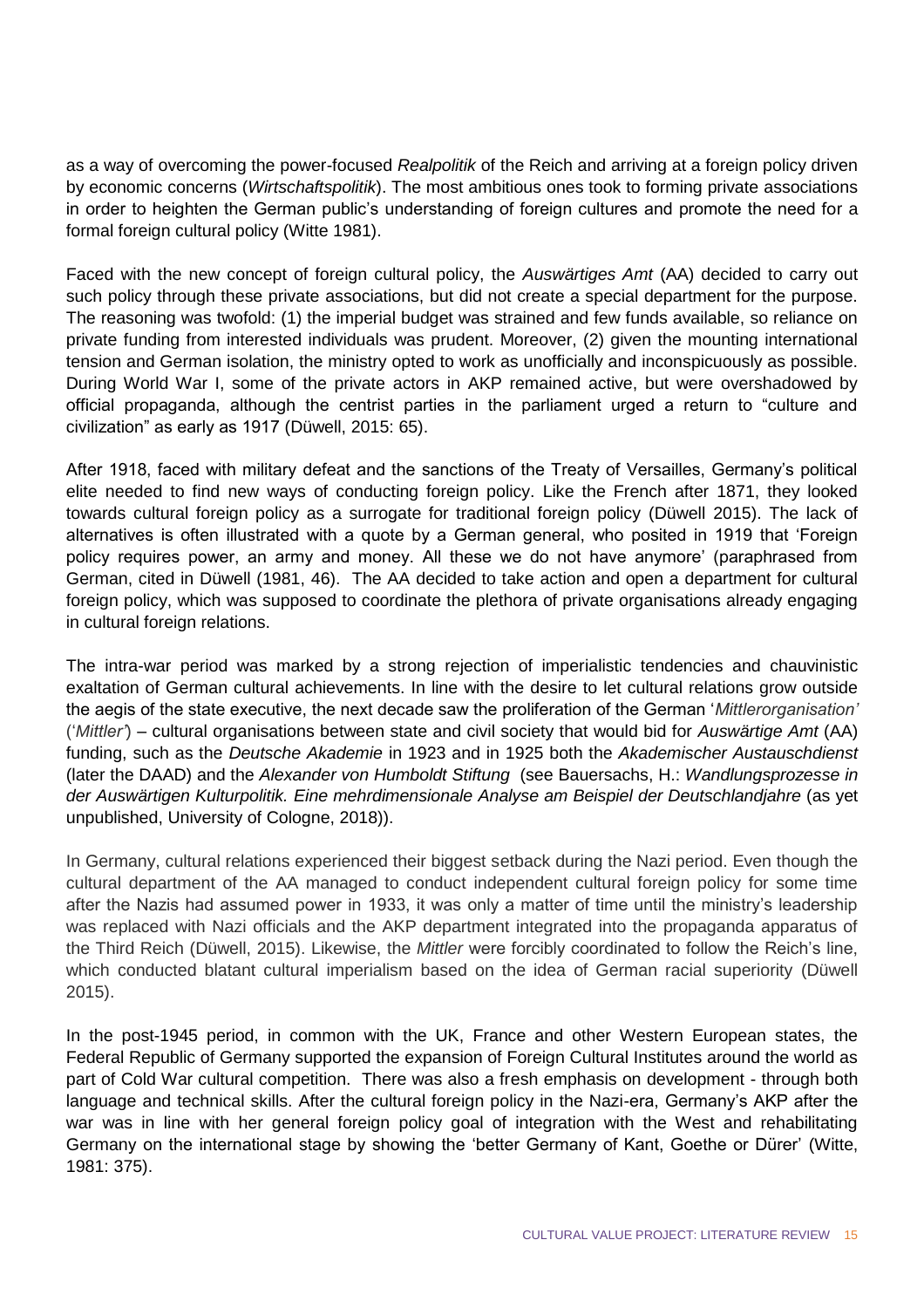German international broadcasting grew later than in the UK, with the launch in 1953 of Deutsche Welle and Deutschlandfunk. In the early 1970s West German policymakers and academics defined a new AKP as the third pillar of foreign policy, alongside traditional diplomacy and economic foreign policy (Maaß 2011). Under strategic policy guidance from the AA, *Mittler* such as the Goethe-Institut (founded 1951 as successor to the German Academy (Deutsche Akademie) would put this policy into practice. Conferring AKP status to a multitude of *Mittlers* was a conscious choice to prevent the state as much as possible from instrumentalising culture for diplomatic purposes (Witte, 1981).

In 1970, the AKP strategy of the AA was revamped. Most notably, culture activities were redefined to expand beyond traditional genres of 'high culture' (e.g. Goethe and Beethoven) to embrace modern popular culture. The policy focus then shifted from national cultural representation to international cooperation (Auswärtiges Amt 1970). This change in strategy was largely approved by the Bundestag in 1975, but with a marked emphasis on strengthening German language teaching abroad (Deutscher Bundestag 2012). In this way, cultural relations were designated an autonomous role but within a foreign policy framework that sought to project a strong nation-culture-language connection.

German foreign policy after reunification framed Germany's role as a 'civilian power' or *Zivilmacht*. German foreign policy could, post-Cold War, help civilise international relations through efforts 'to replace the military enforcement of rules (politics based on power) with the internationalization of socially accepted norms (politics based on legitimacy)' (Maull 1990). This role conception was reinforced by scholarship about the EU's role as a 'normative power' (Manner 2002).

Despite this conceptual shift, which underscores the importance of foreign cultural policy, the AKP budget was cut in the mid-90s. This produced barbed criticism in the press (Enzensberger 1995; Greiner 1996). The criticism intensified when then-foreign minister Klaus Kinkel published his vision on the AKP, which called for an intertwining of economic and cultural foreign policy. A revision of the fundamentals of AKP was realised with the *Konzeption 2000*, which committed Germany to the ideals of the 1970s, but asked for closer linkage between cultural foreign policy and other branches of foreign policy, whilst also acknowledging challenges posed by the Internet (Auswärtiges Amt 2000).

The EU exercised influence by setting European and global norms. Mechanisms to achieve this included defining legal frameworks in multilateral organisations and assisting NGOs cultivating human rights, free speech and the rule of law. However, cultural relations as a mechanism was absent in both scholarship on German civilian power and EU normative power.

Efforts were made to find ways to evaluate what difference culture could make in unstable societies, for instance the Goethe-Institut's 2012 *Cultural Innovators Network* in the Middle East (Goethe-Institut 2016: 17-18). In the latest update of the principles of the AKBP; published in 2011, foreign cultural policy saw another shift away from independence to stronger demands to actively flank the government's foreign policy (Auswärtiges Amt, 2011).

The AA's usage of the term 'cultural diplomacy' as synonymous with AKP espoused strong criticism from the opposition parties (Dehm, Feist, Roth, & Schmidt 2014; Schmidt et al. 2012). In 2014, the AA initiated a process they called 'Review 2014' leading to a report stressing the use of foreign cultural policy in forming bonds with civil society actors, and in the promotion of core values of the German Federal Republic, such as democracy, political pluralism, rule of law and the protection of minorities (Auswärtiges Amt 2014b).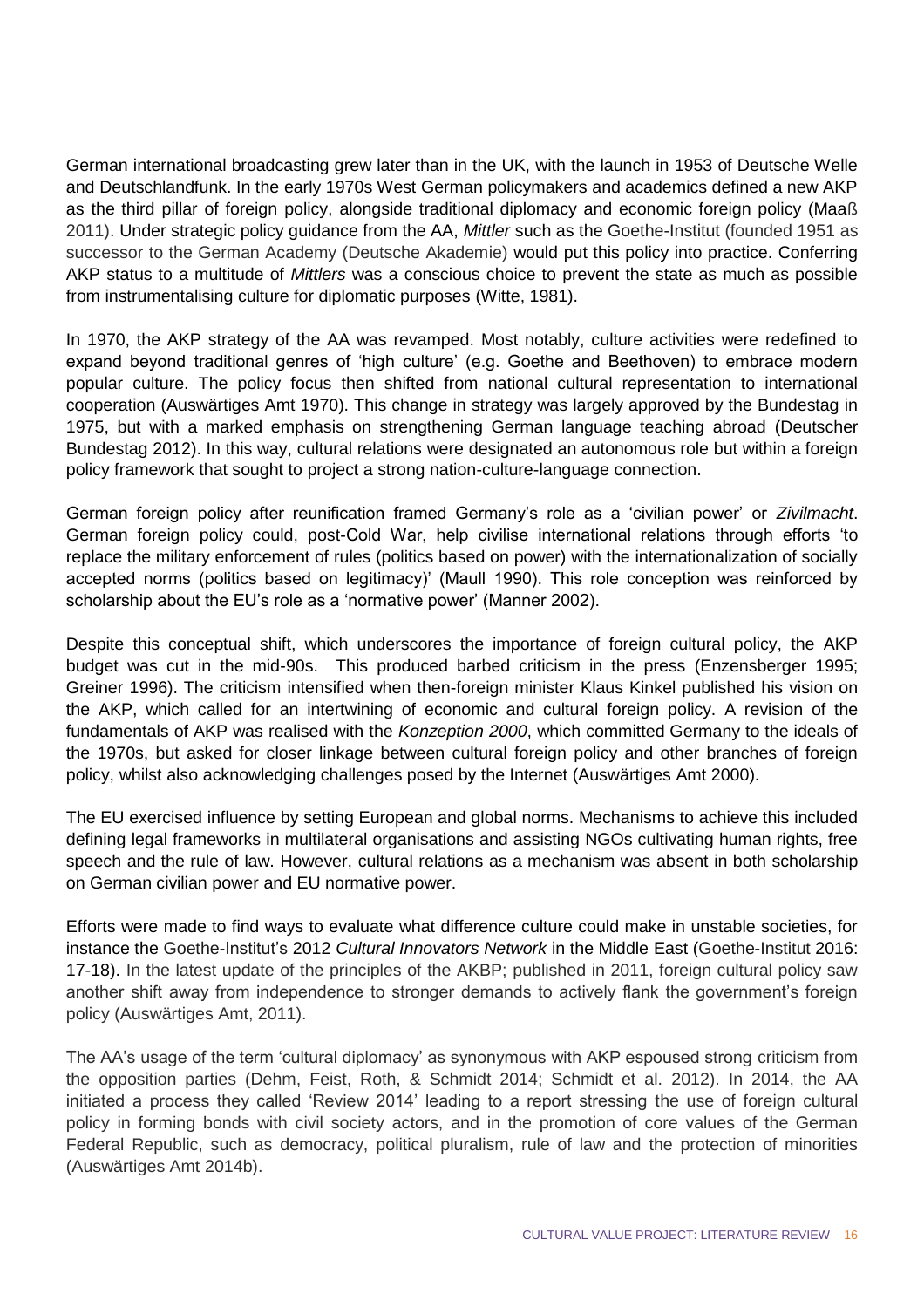Practitioners stress that the relative independence of the work of organisations like the Goethe-Institut from politics is a key feature which differentiates it from traditional diplomacy and international economic policy (Adam 2016; Grätz 2012). However, practitioners' work implicitly aligns with German foreign policy goals of social transformation and stabilisation, and a *Mittler* such as the Goethe-Institut must manage this tension.

Some German scholarly attention was captured by the post-9/11 US focus on public diplomacy, but the field is embryonic. The terms cultural diplomacy and public diplomacy were also introduced to policy documents at this time, but practitioners contested any signal that culture was being instrumentalised for political goals (Dehm et al. 2014; Grätz 2012; Schmidt et al., 2012). Little changed conceptually and impact evaluation remains something that must be explicitly defended; the real business concerns longterm relationship building with local partners at 'eye-level' (German: *Augenhöhe*). Cultural relations remain a practice that creates relationships of trust within which governments *may* seek to influence outcomes; benefits are a happy by-product, but the sharing of art and culture remains an intrinsic good (e.g. Goethe-Institut 2016). Finally the equation of nation, language and culture present over a century ago in German cultural relations remains present today.

#### Friendship Among People: The Advent of the British Council

While Germany had gained some experience in foreign cultural policy work, and France was pursuing cultural relations with vigour, it was only in the 1930s that Britain added two international organisations to its diplomatic infrastructure that were to engage overseas public via culture and media. The British Council was created in 1934 while the BBC Empire Service (later World Service – 'WS') was set up in 1932 to serve the 'imperial family.' The important point here to note is that these two institutions were designed to work in complementary fashion, and in tandem with British embassies (Gillespie and Webb 2012).

Brown considers whether the UK's relative tardiness compared to Germany in setting up foreign cultural/media institutions was because the equation of nation, culture and language was less intuitive for the UK - a state based on liberal individualism in which the national collective of citizens was not seen as a distinct culture but as an aggregation of the behaviours of individuals, and as an Empire in which 'culture follows trade and the flag' (Brown 2014: 5).

While commercial and missionary agencies reinforced these networks, Brown argues, in the British case these institutions did not see themselves as part of an expansion of British national culture as such. That had already been achieved with the British Empire. The early British Council did not attempt to theorise or define cultural relations activity very precisely, but one dominant trope was the friendship among peoples via direct personal contact (Ellwood 1982: 53).

The fact that the terms cultural relations and cultural diplomacy were and are (hardly) used in official documents in the British context is perhaps due to what Arndt (2005) argues is the Anglo-Saxon mistrust of the word 'culture'. This may be due to difficulties of defining the term for administrators deeply imbued with a sense of British empiricism and pragmatism which sought to avoid any reification of culture. As Coombs notes, 'The London Times in 1934 congratulated the founders of the British Council for avoiding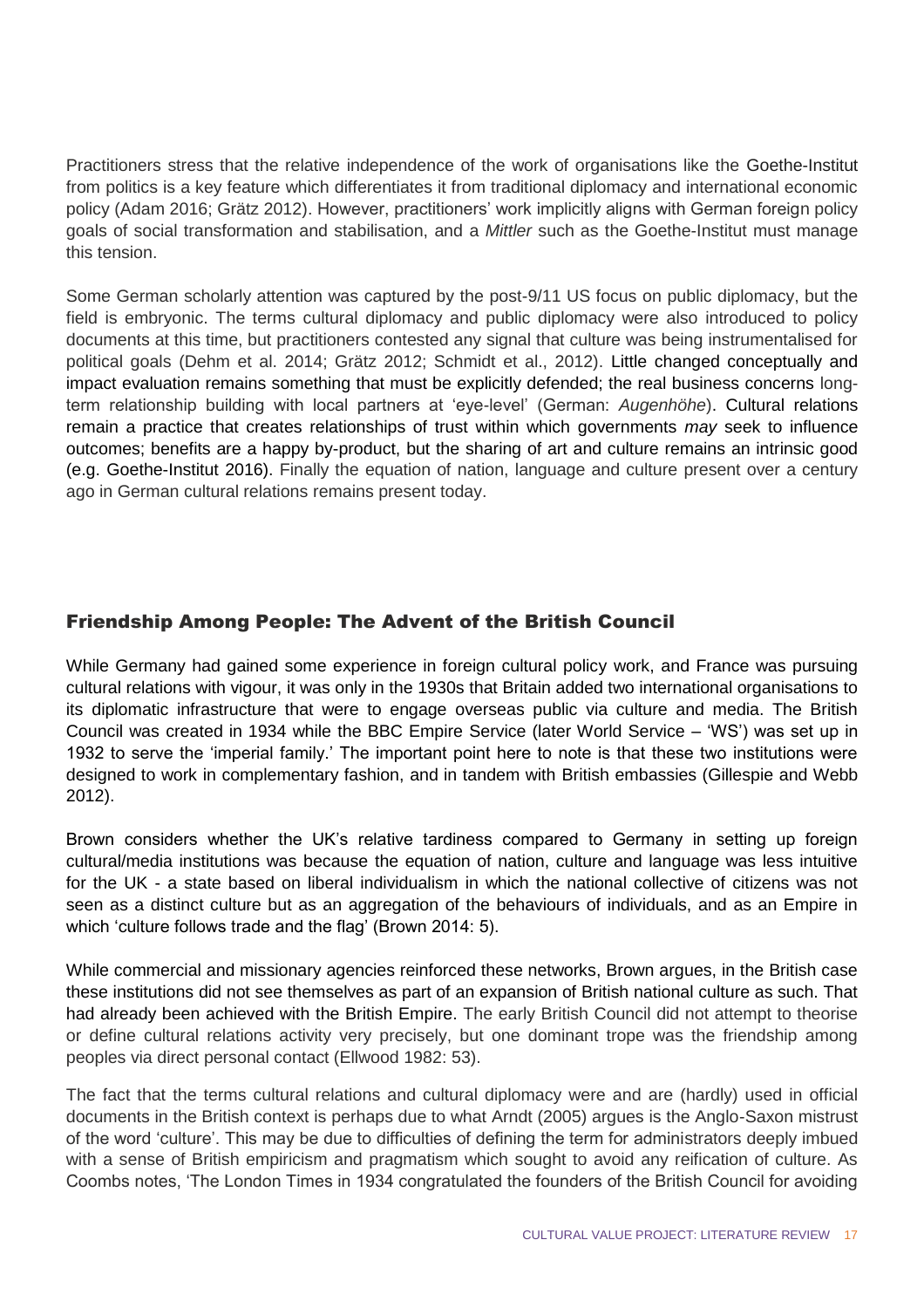'culture' in its title. It was a word, the Times observed, which 'comes clumsily and shyly off the Englishman's tongue' (1964: 18; cited in J.H. Brown 2016: online).

In 1944, Archibald MacLeish was named the first Assistant Secretary of State for Public and Cultural Relations in the US. In 1947 he said that 'cultural relations are not a bad name in itself; on the contrary, it has all the attributes of gentility and virtue. It is also... a boring phrase' (J.H. Brown 2016: online).

Nevertheless, for the British Council itself the emphasis was and still is on 'sharing the UK's 'cultural assets' (British Council 2013: 7). This has been the basis of its work since its inception, when its declared aims included:

*To promote abroad a wider appreciation of British culture and civilisation, by encouraging the study and use of the English language, and thereby, to extend knowledge of British literature and of the British contributions to music and the fine arts, the sciences, philosophic thought and political practice.*

*To encourage both cultural and educational interchanges between the United Kingdom and other countries and, as regards the latter, to assist the free flow of students from overseas to British seats of learning, technical institutions and factories, and of United Kingdom students in the reverse direction…* (Donaldson 1984: 1)

As a Non-Departmental Public Body with core funding provided by government Grant-in-Aid, the British Council's relational work in cultural, scientific, and educational fields has historically articulated British political, economic and social sensibilities. This process of 'cultural wraparound' has enabled the Council to support British interests with 'the velvet glove of high culture' in contexts not normally amenable to conventional diplomatic overtures (Tickner 2012: 418 n.125).

The ability of the arts, sciences, training and education to cross borders has underwritten government funding of the British Council. For their part, representing the British 'national interest' has been the implicit (and at times, uncomfortably explicit) quid pro quo of their fiscal support. The historic proximity of the British Council to the UK government (and the FCO in particular), through their funding and strategic orientation, has always loomed as a potential weakness for both. It is the relative autonomy of British Council from government direction, especially in the conduct of day-to-day activities, which is so critical to their cultural credibility - and consequently to their ability to act as mediators on the world stage.

This governing dilemma: the balance between the security and protection afforded by Grant-in-Aid, and the need to be at one remove from British government policy and action (Gillespie et al. 2014), we argue, has been a persistent theme throughout the history of both institutions. One way of managing this has been to consider the British Council and BBC World Service as independent but complementary elements of a wider 'package' of UK overseas information and representational services that also include the diplomatic service. This approach to the 'stacking' of services to enhance their joint reach and value has also been a motivating force in the evolution of strategic communications within Whitehall, and the attempt to manage the polyvalent nature of relations between cultural relations, public diplomacy, and - more recently- soft power.

British overseas cultural and media work throughout the post war period was framed more as 'information work' and conducted as part of the Cold War efforts. According to Brown (2016) there was no strong concept of culture or cultural relations guiding their activities. The reputation and reach achieved by British Council and BBC World Service was of huge importance to the British government as it considered the shape and purpose of its information services after the Second World War. This it did primarily in terms of the instrumental value to be extracted from continued funding of overseas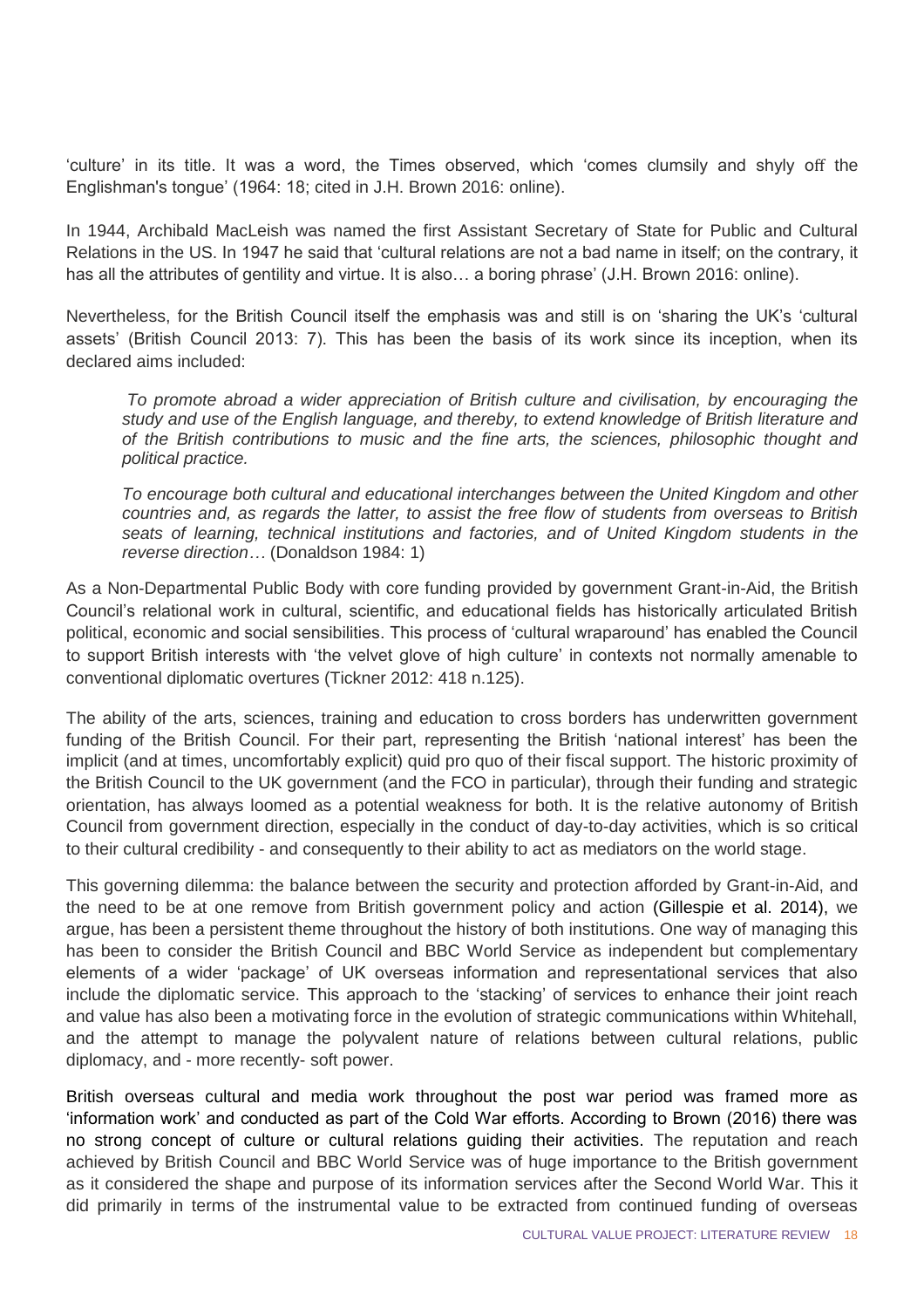activities. As the Report of the Drogheda Committee put it in 1954, 'the aim of the Information Services must always be to achieve in the long run some definite political or commercial result' (WAC R20/53 1953: 3). This outlook has been reflected in subsequent government reviews of UK cultural diplomacy and public diplomacy efforts.

Accordingly, the British Council has been obliged, over the years, to account for their services in instrumental terms. For the British Council, whose remit is closely aligned with the 'projection of Britain', this quickly became a core part of its reporting requirements. As the Council's Executive Committee put it in 1968, representations should be made to the FCO to stress:

*the contribution the Council can make to direct British interests and influence. In particular, [...] its main purpose in developed and developing countries is to be a long-term means to dispose politicians, consumers, etc., to think and buy British, and to resist the blandishments of our competitors* (Everett 1968).

As Britain's role as a 'great power' waned in the decades after the Second World War and its economic significance, in relative terms, declined, 'National status was increasingly defined in cultural terms' (Tickner 2012: 400-401). Not only did this foreground the British Council, but also magnified the perceived dividend to be extracted by government from its support of their activities. The point was made in the FCO that 'effective presentation of information is (becoming) as vital an element of foreign and defence policy as, say, infantry battalions or naval escort vehicles' (Wigg 1967).

The diplomatic value of British Council English Language Teaching should not be under-estimated. For example, its ability to cultivate partnerships in developing nations played an important role in maintaining cultural ties with territories otherwise cut off from conventional diplomatic links, as was the case in Ghana in the mid-1960s. Measuring the success of educational and exchange programmes in these terms could only ever be a narrow and essentially political expression of value.

To a large extent it still does, but the shift in the last decade or so from the 'projection of Britain' to cultivating 'attractiveness' and delivering 'influence' for the UK through 'work aiming to inform and engage individuals overseas' (Carter 2005) has begun to alter the terms of that debate (Wilton 2002; Carter 2005; HoL Soft Power Committee 2014). If realised, this is a welcome change in rhetoric for the British Council, as it embraces the principles of relationship-building that have underpinned the most successful aspects of its work for decades.

In the transition from Empire to Commonwealth, the British Council brokered new relationships of mutuality out of old imperial dependencies. Meanwhile, austerity Britain's post-war appetite to remain at the top table of world politics, without the resources to match, was powerfully served by the British Council's international status and the reflected prestige this has bestowed on the UK (Gillespie et al. 2014: 8).

War, de-colonisation, terrorism, economic crises and technological innovation have all left their mark on the demands successive British governments have made on the British Council. The rationale laid down by Whitehall to guide the British Council overseas has reflected governmental preoccupations just as much as the long-term capacities of the council.

This was already evident in the Drogheda Report (1954) which argued for a shift away from Western European investments, whereas a decade later – after the humiliation of the Suez crisis, relative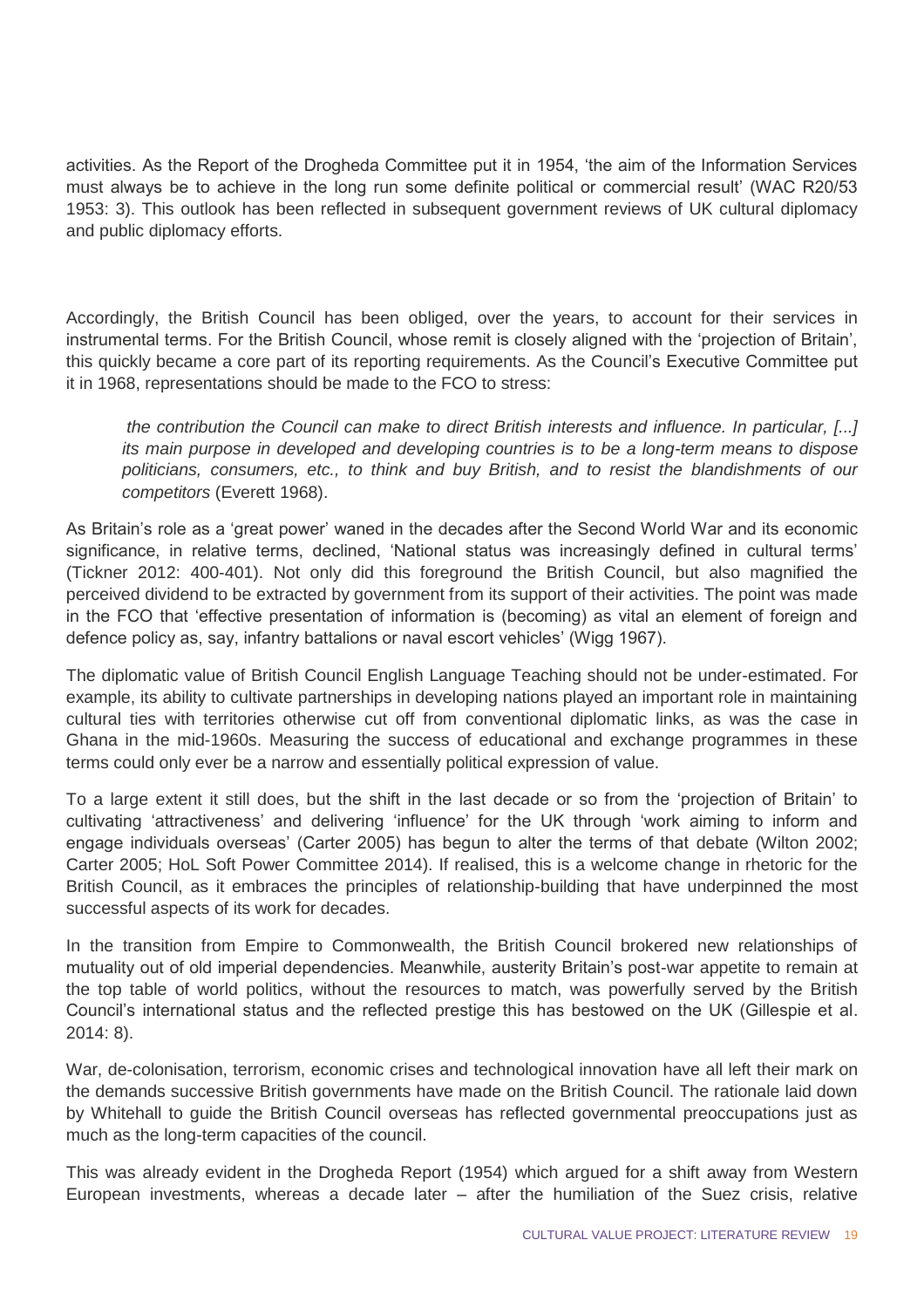economic decline, and with the process of decolonisation well underway – attention turned to what a refocus on Europe (and entry to the European Economic Community) could do for Britain. This remained true for Edward Heath's 1970 Conservative government as they conducted negotiations with their European counterparts. But, within a decade, relations with continental Europe were no longer such a priority. However, while the significance of Europe waned, so that of the developing world gathered pace, with a focus on educational partnerships and cultural exchange (Gillespie et al 2014: 10).

UK foreign policy since the Cold War has been shaped by a series of Reviews, White Papers and Parliamentary Committees which has seen an increasing orientation towards cultural diplomacy and soft power, such that direct impact on external agents is an assumed aim (e.g. Wilston 2002; Carter 2005; House of Lords 2014; DCMS 2016). UK public, policy reports have also emphasised the need to cultivate long term relationships, so that soft power 'resources' can be 'drawn upon', but in ways that cannot easily be strategized and must be done deftly (House of Lords 2014).<sup>2</sup>

Nonetheless, more recently, the impact of British Council is more likely to be discussed in terms of its ability to demonstrate soft power and to engage with the social and digital communications tools of the 21<sup>st</sup> Century. The perpetual reframing of strategic priorities in this way is an important factor in understanding the value ascribed to the British Council since the 1930's. What has endured throughout those years, though, are the practices that have kept its work relevant to users and which continues to underscore its importance in communicating the UK's national interests (Gillespie et al 2014: 11)

The diverging trajectories of Britain and Germany have therefore arguably continued into the post-Cold War era. But both countries re-framed their approaches to cultural relations in response to globalization and the transition from Cold War 'national security' thinking to a new era of 'human security' in which the full range of foreign policy tools would be used for crisis prevention and post-conflict recovery. This went with the grain of wider thinking in this period (Chaban et al. 2017; Auswärtiges Amt 2000).

Another possible point of *con*vergence concerns flexibility in how German and UK cultural relations institutes conceive culture. Brown argues one consequence of 'the strength of ideas [of culture] is very limited importance attached to ideas of 'public diplomacy' or 'soft power' in … Germany' (Brown 2016: 19). However, the German hub-and-spoke model between central strategy (AA) and local cultural relations activities (*Mittler*) allows *some* flexibility and localization of conceptualisations of culture. By a different path, neither the FCO nor private funding sources behind the British Council are wedded to strong conceptions of culture; this by default allows flexibility. Therefore it is arguable that some of the apparent differences between the two countries' approaches are a difference of emphasis rather than orientation.

 $\overline{a}$ 

 $2$  Unpublished document: 'The British Council's Position on Soft Power', no date.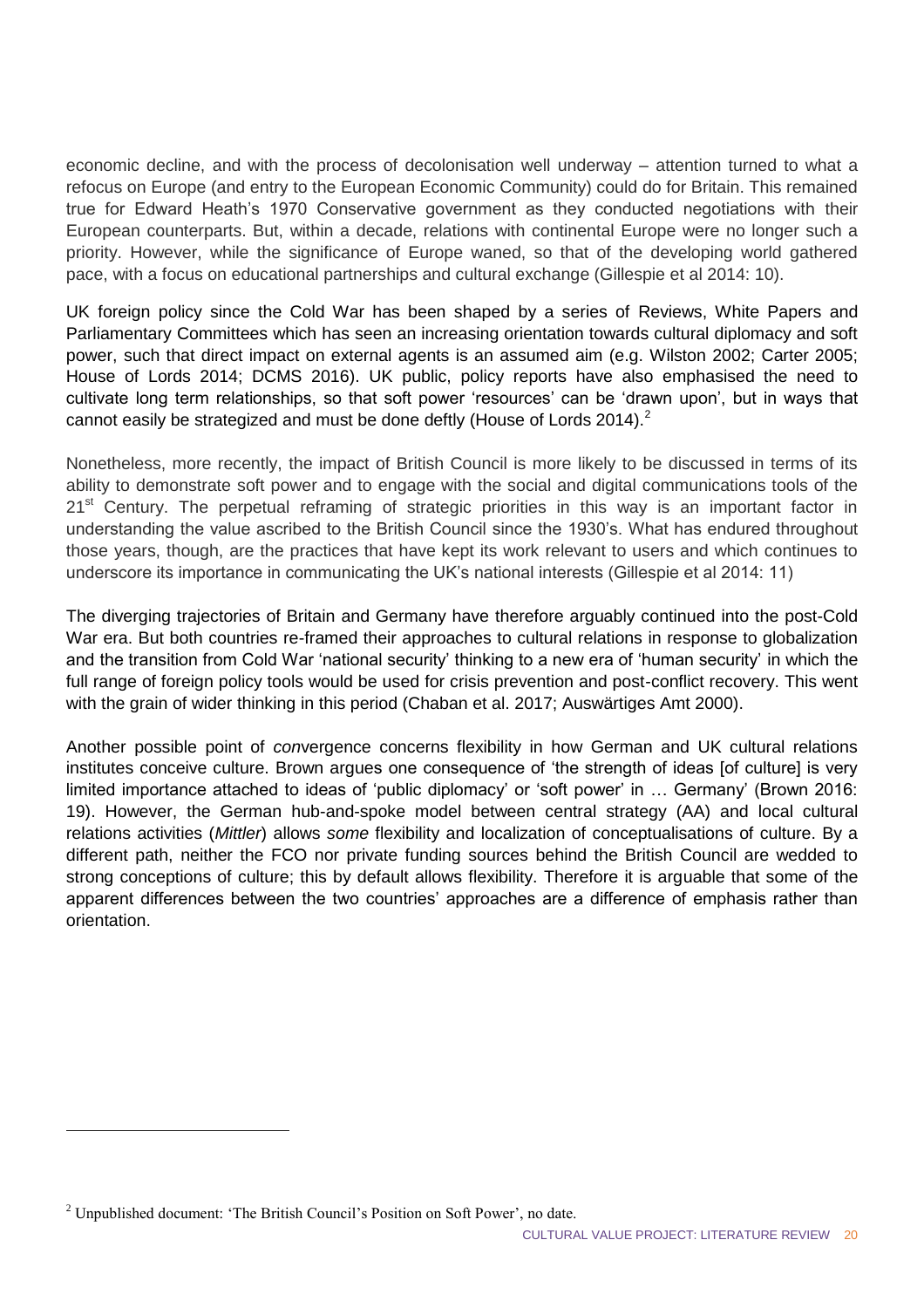## **Conclusion**

This review has examined the theoretical and historical complexities of cultural relations, with an in-depth survey of the relevant literature in English and German.

It has shown that 'cultural relations' is primarily a practitioners' term, with no agreed definition. This fluidity in definition has the advantage of enabling a flexible approach in practice – tailoring programmes to suit particular contexts. The disadvantage is that the parameters of the concept in theory and practice are unclear, making systematic and comparative evaluation and therefore learning and development difficult. As a set of practices, cultural relations are often used synonymously with cultural diplomacy, public diplomacy and/or (at least in the UK) soft power, despite ongoing academic debates about their differences. Although these terms belong broadly within the same semantic field and share many common features, it is important to distinguish them. But most cultural relations practitioners do not mind which concept they use provided they have funding and their activities are not entirely directed by central authorities (EUNIC 2016; Nisbett 2013).

Indeed, the conceptual confusion can enable useful flexibility. From a user and beneficiary perspective, however, the confusion surrounding terms can mean that cultural relations organisations are not as well understood as they might be. They may be perceived simply as 'Foreign Funders' and users may not have a clear understanding of their ultimate goals. Cultural relations organisations need to communicate openly and clearly both their instrumental as well as their intrinsic goals in promoting cultural activities if mutuality  $-$  a key aspiration  $-$  is to be achieved.

This review has also examined the historic, conceptual and institutional differences between the German and British approaches to cultural relations, but shown how the way the two countries deploy them may in fact be motivated by very similar goals.

The complex and nuanced nature of cultural relations that this review has revealed suggests that attempts to evaluate them will themselves have to be sophisticated, nuanced, and sensitive to the different contexts in which they are taking place and different actors involved. The Cultural Value Project, of which this review is the first product, aims to build and use just such a method of evaluation. It also seeks to create mutual awareness of convergences between German and British cultural relations as a foundation for closer dialogue, pragmatism and cooperation in the future.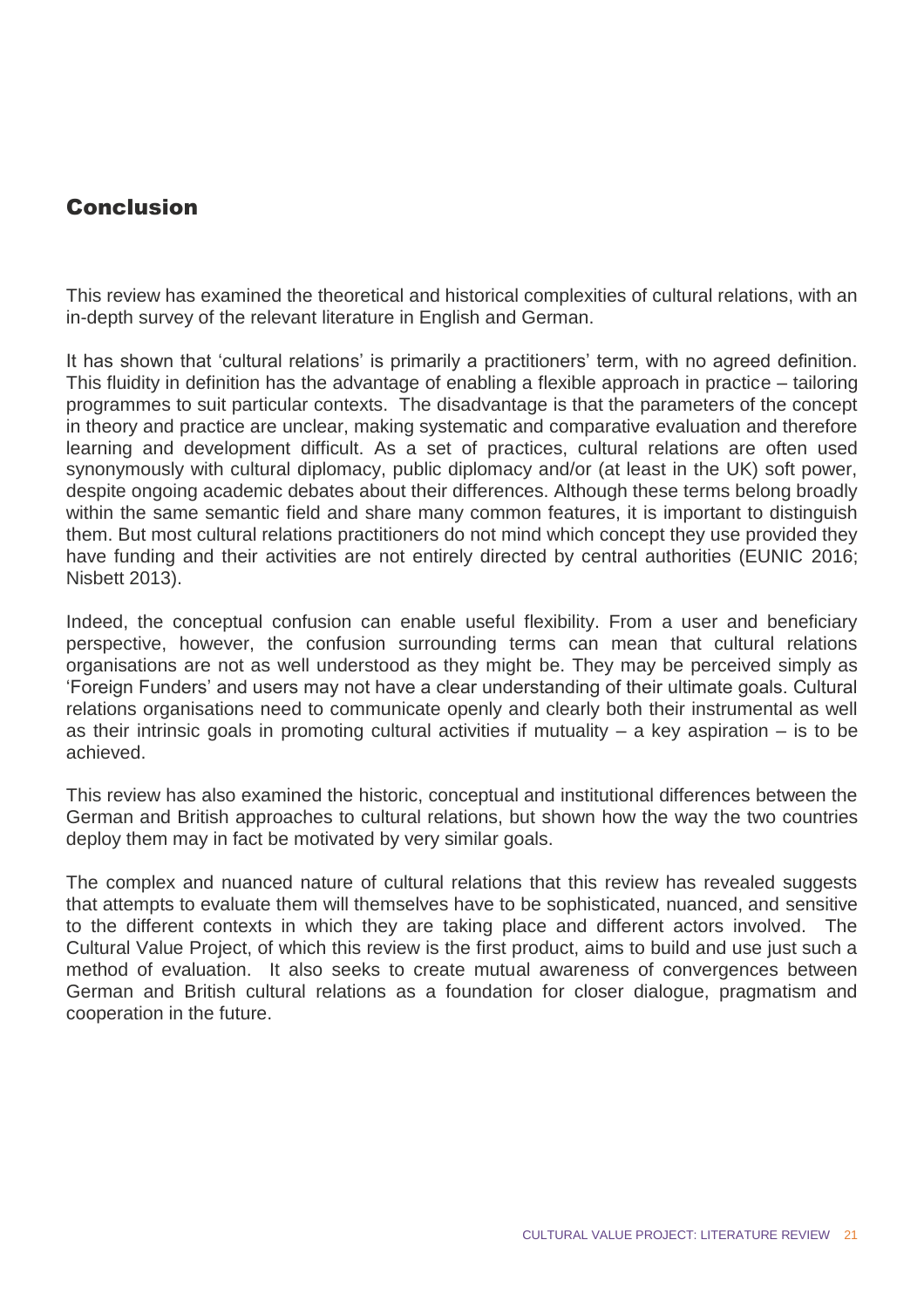### References

- Adam, J. (2016). Zwischen Selbstdarstellung und 'Arbeit an der Weltvernunft': Wohin treibt die deutsche Auswärtige Kulturpolitik? *Aus Politik Und Zeitgeschichte*, 66 (20-20), 33-39.
- Ang, I., Isar, Y.R., & Mar, P. (2015). Cultural Diplomacy: Beyond the National Interest? *International Journal of Cultural Policy* 21(4), 365-381.
- Aoki-Okabe, M., Kawamura, Y., & Makita, T. (2010). 'Germany in Europe', 'Japan and Asia': National Commitments to Cultural Relations within Regional Frameworks. In Gienow-Hecht, Jessica C. E., & Mark C. Donfried, (eds.), *Searching for a Cultural Diplomacy*, 212-240. Berghahn Books.
- Arndt, Richard T. (2005). *The First Resort of Kings: American Cultural Diplomacy in the Twentieth Century*. Potomac Books, Inc.
- Auswärtiges Amt. (1970). *Leitsätze für die auswärtige Kulturpolitik*. Bonn.
- Auswärtiges Amt. (2000). *Auswärtige Kulturpolitik - Konzeption 2000*. Berlin.
- Auswärtiges Amt. (2011). Auswärtige Kultur- und Bildungspolitik in Zeiten der Globalisierung Partner gewinnen, Werte vermitteln, Interessen vertreten, (September). Retrieved from http://www.auswaertiges-amt.de/cae/servlet/contentblob/595030/publicationFile/161964/AKBP-Konzeption-2011.pdf
- Auswärtiges Amt. (2014a). *Auswärtige Kultur- und Bildungs politik 2013 / 2014*.
- Auswärtiges Amt. (2014b). *Review 2014: Außenpolitik weiter denken. Abschlussbericht*.
- Bauersachs, H. (2018): *Wandlungsprozesse in der Auswärtigen Kulturpolitik. Eine mehrdimensionale Analyse am Beispiel der Deutschlandjahre* (University of Cologne)
- Bially Mattern, J. (2007). Why 'Soft Power' Isn't so Soft: Representational Force and Attraction in World Politics. In Berenskoetter, F. & Williams, M.J. (eds.), *Power in World Politics*, 98-119. New York and London: Routledge.
- Berenskoetter, F. (2007). Thinking About Power. In Berenskoetter, F. & Williams, M.J. (eds.), *Power in World Politics*, 1-22. New York and London: Routledge.
- Berger, M., van der Plas, E., Huygens, C., Akrimi, N., Schneider, C. (2008). Bridge the Gap or Mind the Gap? Culture in Western-Arab Relations, Netherlands institute of International Relations, Clingendael.
- Brown, J.H. (2016). What We Talk About When We Talk About Cultural Diplomacy: A Complex Non-Desultory Non-Philippic, American Diplomacy [http://www.unc.edu/depts/diplomat/item/2016/0106/ca/brown\\_whatwe.html#text14](http://www.unc.edu/depts/diplomat/item/2016/0106/ca/brown_whatwe.html#text14)
- Brown, R. (2014). Cultural Diplomacy in European Countries: A Historical-Comparative Perspective on France, Germany and the UK. Archetti Brown Associates.
- Brown, R. (2016). Alternatives to Soft Power: Influence in French and German external cultural action. In Naren Chitty, Li Ji, & Gary D. Rawnsley (eds.), *The Routledge Handbook of Soft Power*, 37-47. Abingdon and New York: Routledge.
- British Council. (2013). *Annual Report 2012-13*.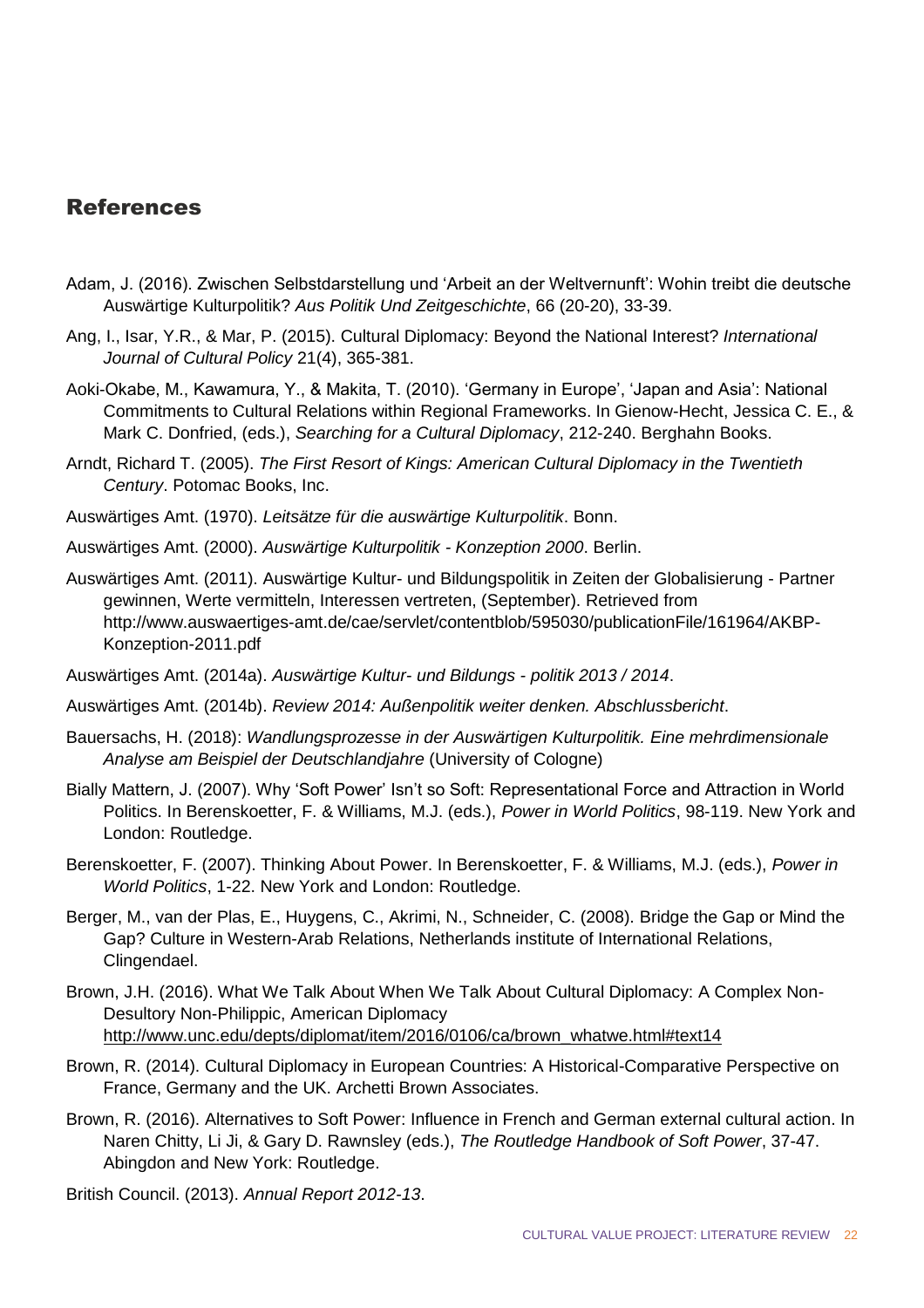- Chaban, N., Miskimmon, A., & O'Loughlin, B. (2017). The EU's Peace and Security Narrative: Views from the EU's Strategic Partners in Asia. *Journal of Common Market Studies*.
- Combs, J. A. (2015). *The History of American Foreign Policy from 1895*. Routledge.
- Coombs, P.H. (1964). *The Fourth Dimension of Foreign Policy: Educational and Foreign Affairs*. New York: Harper and Row.
- Cowan, G. & Arsenault, A. (2008). Moving from Monologue to Dialogue to Collaboration: the Three Layers of Public Diplomacy. *ANNALS of the American Academy of Political and Social Science*, 616(1), 10-30.
- Cull, N.J. (2008). Public diplomacy: Taxonomies and Histories. *Annals of the American Academy of Political and Social Science*, 616, Public Diplomacy in a Changing World, 33-34.
- Cummings, M.C. (2009). *Cultural Diplomacy and the United States Government: A Survey*. Washington, DC: Center for Arts and Culture.
- Dehm, D., Feist, T., Roth, C., & Schmidt, U. (2014). 'In diesen Zeiten wichtiger denn je...' *Kultur & Politik*, (4), 9.
- Department of Culture, Media & Sport (DCMS) (2016). *The Culture White Paper*. Cm9218, March. London: HM Stationery Office.
- Deutscher Bundestag. (2016). 19. Bericht der Bundesregierung zur Auswärtigen Kultur- und Bildungspolitik 2015/2016. Retrieved from http://dip21.bundestag.de/dip21/btd/18/078/1807888.pdf
- Deutscher Bundestag (ed.). (2012). Antwort der Bundesregierung auf die auf die Große Anfrage der Abgeordneten Ulla Schmidt (Aachen), Rainer Arnold, Sabine Bätzing-Lichtenthäler, weiterer Abgeordneter und der Fraktion der SPD. Retrieved from <http://dip21.bundestag.de/dip21/btd/17/119/1711981.pdf>
- Deutsche Welle (2017). How London's Goethe-Institut is fighting for foreign languages amidst Brexit. 29 March. Available at: [http://www.dw.com/en/how-londons-goethe-institut-is-fighting-for-foreign](http://www.dw.com/en/how-londons-goethe-institut-is-fighting-for-foreign-languages-amidst-brexit/a-38159517)[languages-amidst-brexit/a-38159517](http://www.dw.com/en/how-londons-goethe-institut-is-fighting-for-foreign-languages-amidst-brexit/a-38159517)

Donaldson, F. (1984). *The British Council: the First Fifty Years*, London: Jonathon Cape. P.1

- Düwell, K. (1981). Die Gründung der Kulturpolitischen Abteilung im Auswärtigen Amt 1919/1920 als Neuansatz. In K. Düwell (Ed.), *Deutsche Auswärte Kulturpolitik seit 1871: Geschichte und Struktur: Referate und Diskussionen eines interdisziplinären Symposiums* (pp. 46–71). Köln: Böhlau.
- Düwell, K. (2015). Zwischen Propaganda und Friedensarbeit Geschichte der deutschen Auswärtigen Kulturpolitik im internationalen Vergleich. In K.-J. Maaß (Ed.), *Kultur und Außenpolitik* (pp. 54–97). Nomos Verlagsgesellschaft mbH & Co. KG. https://doi.org/10.5771/9783845255453-54
- Ellwood D.W. (1982) 'Showing the World What it Owed to Britain': Foreign Policy and 'Cultural Propaganda', 1935-45. In Pronay N. and Spring D.W. (eds), *Propaganda, Politics and Film, 1918- 1945*, 50-73. Basingstoke: Macmillan.
- Enzensberger, H. M. (1995, September). Auswärts im Rückwärtsgang. *Der Spiegel*. Retrieved from http://www.spiegel.de/spiegel/print/d-9220956.html
- EUNIC The European Union National Institutes for Culture<http://www.eunic-online.eu/>
- EUNIC (2016). Cultural Diplomacy as Discipline and Practice: Concepts, Training, and Skills. University Of Siena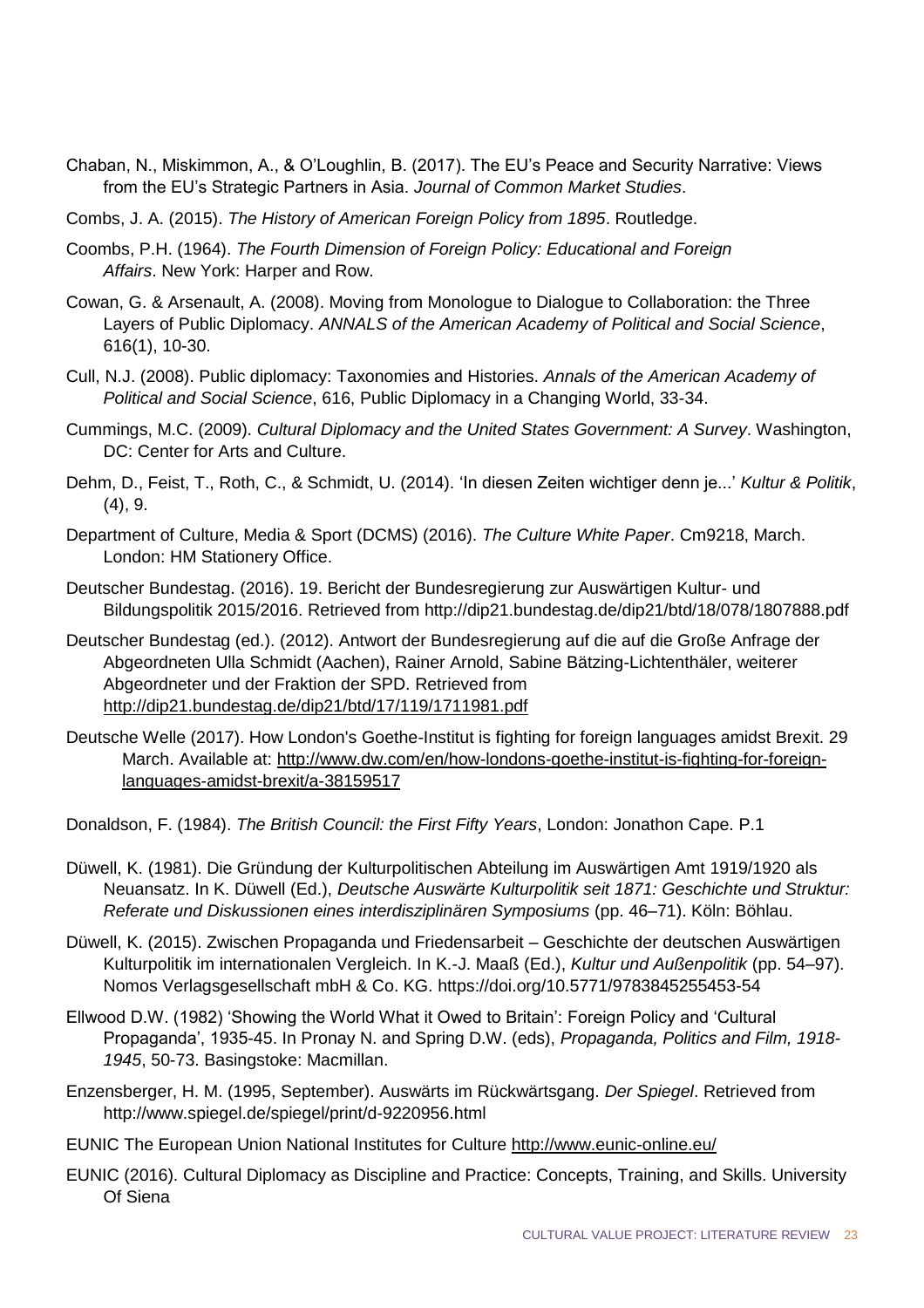- Everett, C.H.D., 1968. Memo on Executive Committee Minutes. TNA:PRO, FCO 13/135, The National Archive: Public Record Office, London, 10 June 1968.
- Fitzpatrick, K.R. (2011). U.S. Public Diplomacy in a Post-9/11 World: From Messaging to Mutuality, *CPD Perspectives on Public Diplomacy* 6. <http://uscpublicdiplomacy.org/sites/uscpublicdiplomacy.org/files/legacy/publications/perspectives/C PDPerspectives\_Mutuality.pdf>.
- Fisher, A. (2010).Looking at the Man in the Mirror: Understanding of Power and Influence in Public Diplomacy, in Fisher, A. & Lucas, S. (eds.), *Trials of Engagement: the Future of US Public Diplomacy*, 271-296. Leiden: Martinus Nijhoff Publishers.
- Fletcher, T. (2016). *The Naked Diplomat*. London: William Collins.
- Foreign and Commonwealth Office (2014) *Triennial Review of the British Council*. London: Foreign and Commonwealth Office.
- Gillespie, M., Bell, S., Wilding, C., Webb, A., Fisher, A., Voss, A., Smith, AWM., Macfarlane, J., Martin, N., Foster, T., Lvov, I., 2014. *The Cultural Value of the BBC World Service and British Council*. Available at:<http://www.open.ac.uk/researchprojects/diasporas/cvp>
- Gillespie, M., and Webb, A., eds. (2012). *Diasporas and Diplomacy: Cosmopolitan Contact Zones at the BBC World Service*. London and New York: Routledge (CRESC Series).
- Goethe-Institut (2016). *Culture Works: Using Evaluation to Shape Sustainable Foreign Relations*. Munich: Goethe-Institut. [https://www.goethe.de/resources/files/pdf94/culture-works-brochure](https://www.goethe.de/resources/files/pdf94/culture-works-brochure-september-2016.pdf)[september-2016.pdf](https://www.goethe.de/resources/files/pdf94/culture-works-brochure-september-2016.pdf)
- Goff, P. (2013). Cultural Diplomacy. In Cooper, A. F., Heine, J., & Thakur, R. *The Oxford Handbook of Modern Diplomacy*, 419-435. Oxford: OUP Oxford.
- Grätz, R. (2012). Die Zukunft Europas aus der Kultur gewinnen. *Kulturpolitische Mitteilungen*, *2*(137), 38-40.
- Greiner, U. (1996, June 14). Auswärtige Kulturpolitik: Goethe als Gruß-August. *ZEIT*. Retrieved from http://www.zeit.de/1996/25/kulturp.txt.19960614.xml
- Hall, S. (1997). *Representation: Cultural Representations and Signifying Practices*. Sage.
- Hocking, B. (2008). Reconfiguring Public Diplomacy from Competition to Collaboration. In Welsh J. & Fearn D. (eds.), *Engagement: Public Diplomacy in a Globalised World*, 62-75. London: Foreign and Commonwealth Office.
- House of Lords Select Committee on Soft Power (2014). *Persuasion and Power in the Modern World*. London: The Stationery Office.
- Kloosterhuis, J. (1981). Deutsche auswärtige Kulturpolitik und ihre Trägergruppen vor dem Ersten Weltkrieg. In K. Düwell (Ed.), *Deutsche Auswärte Kulturpolitik seit 1871: Geschichte und Struktur: Referate und Diskussionen eines interdisziplinären Symposiums* (pp. 7–45). Köln: Böhlau.
- Lebow, R.N. (2007). The Power of Persuasion. In Berenskoetter, F. & Williams, M.J. (eds.), *Power in World Politics*, 98-119. New York and London: Routledge.
- Lukes, S. (2007), Power and the Battle for Hearts and Minds: the Bluntness of Soft Power. In Berenskoetter, F. & Williams, M.J. (eds.), *Power in World Politics*, 98-119. New York and London: Routledge.
- Maaß, K. (2011). Aktuelle Herausforderungen der Auswärtigen Kulturpolitik. In T. Jäger, A. Hose, & K.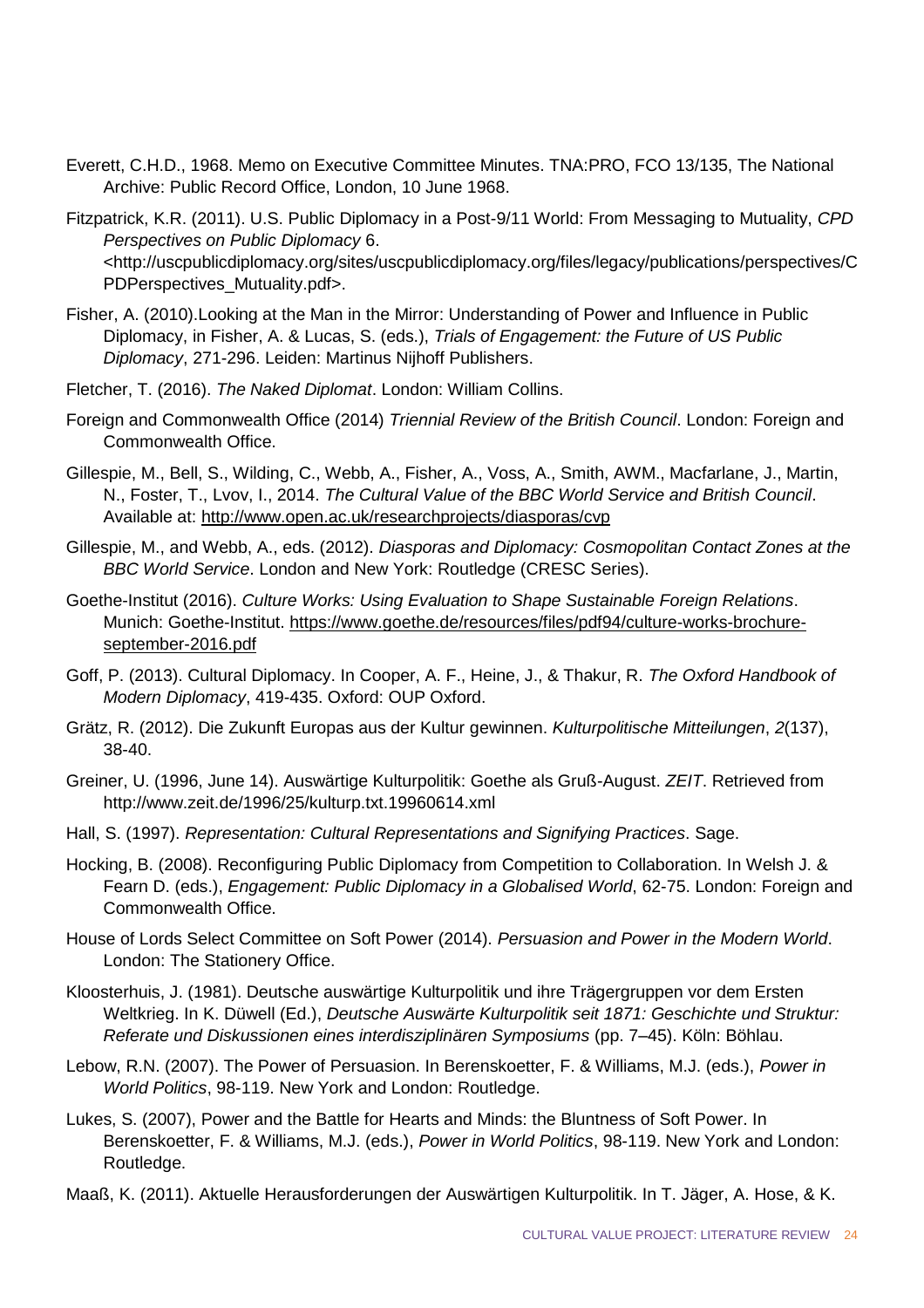Oppermann (Eds.), *Deutsche Außenpolitik* ( 584–602). Wiesbaden: Springer Fachmedien. https://doi.org/10.1007/978-3-531-93023-7

- Maaß, K. (2015). Das deutsche Modell: Die Mittlerorganisation. In K. Maaß (Ed.), *Kultur und Außenpolitik: Handbuch für Wissenschaft und Praxis* (3rd Editio, p. 263). Baden-Baden, Germany: Nomos Verlagsgesellschaft.
- Mark, S. L. (2010). Rethinking Cultural Diplomacy: The Cultural Diplomacy of New Zealand, the Canadian Federation and Quebec. *Political Science* 62(1), 62-83.
- Melissen, J. (2005). The New Public Diplomacy: between Theory and Practice', in Melissen, J. (ed.), *The New Public Diplomacy. Soft Power in International Relations*, 3-27. Hampshire and New York: Palgrave Macmillan.
- Melissen, J. (2013). Public Diplomacy. In Cooper, A. F., Heine, J., & Thakur, R. *The Oxford Handbook of Modern Diplomacy*, 436-452. Oxford: OUP Oxford.
- Mitchells, J. M. (1986). *International Cultural Relations*. Allen & Unwin.
- Ninkovich, F. (1996). U.S. Information and Cultural Diplomacy. New York: Foreign Policy Association.
- Nisbett, M. (2013). New Perspectives on Instrumentalism: An Empirical Study of Cultural Diplomacy. *International Journal of Cultural Policy* 19 (5), 557-575.
- Nisbett, M. (2016). Who Holds the Power in Soft Power? Arts & International Affairs. Available at <http://theartsjournal.net/2016/03/13/nisbett/>
- Nye Jr, J.S. (2004). *Soft Power: The Means to Success in World Politics*. New York: Public Affairs.
- Nye Jr, J.S. (2011). *The future of power*, Public Affairs, New York.
- Nye Jr, J.S. (2014). *Oral Evidence (QQ 176-186), House of Lords Soft Power and The UK's Influence Committee Oral and Written Evidence 2*, 747-60.
- Pamment, J. (2016). *British Public Diplomacy and Soft Power: Diplomatic Influence and the Digital Revolution*. Springer.
- Pamment, J. (2014). Articulating Influence: Toward a Research Agenda for Interpreting the Evaluation of Soft Power, Public Diplomacy and Nation Brands. *Public Relations Review*, 40(1), 50-9.
- Price Monroe E. (2015). *Free Expression, Globalism and the New Strategic Communication*. New York: Cambridge University Press.
- Ringmar, E. (2007). Empowerment among Nations: a Sociological Perspective. In Berenskoetter, F. & Williams, M.J. (eds.), *Power in World Politics*, 98-119. New York and London: Routledge.
- Rivera, T. (2015.) Distinguishing Cultural Relations From Cultural Diplomacy. CPD Perspectives on Public Diplomacy. Figueroa. Accessed January 23 2017. Available at [https://uscpublicdiplomacy.org/sites/uscpublicdiplomacy.org/files/useruploads/u33041/Distinguishin](https://uscpublicdiplomacy.org/sites/uscpublicdiplomacy.org/files/useruploads/u33041/Distinguishing%20Cultural%20Relations%20From%20Cultural%20Diplomacy%20-%20Full%20Version%20(1).pdf) [g%20Cultural%20Relations%20From%20Cultural%20Diplomacy%20-](https://uscpublicdiplomacy.org/sites/uscpublicdiplomacy.org/files/useruploads/u33041/Distinguishing%20Cultural%20Relations%20From%20Cultural%20Diplomacy%20-%20Full%20Version%20(1).pdf) [%20Full%20Version%20\(1\).pdf.](https://uscpublicdiplomacy.org/sites/uscpublicdiplomacy.org/files/useruploads/u33041/Distinguishing%20Cultural%20Relations%20From%20Cultural%20Diplomacy%20-%20Full%20Version%20(1).pdf)
- Rose, M., and N. Wadham-Smith. (2004). Mutuality, Trust and Cultural Relations. London: Counterpoint.
- Seigel, M. (2005). Beyond Compare: Comparative Method after the Transnational Turn. *Radical History Review* 2005 (91), 62-90.
- Schmidt, U., Arnold, R., Burchardt, U., Danckert, P., Dörmann, M., Duin, G., … Spd, D. F. Der. (2012). Große Anfrage: Paradigmenwechsel im Konzept zur Auswärtigen Kultur- und Bildungspolitik des Auswärtigen Amtes vom September 2011. Deutscher Bundestag.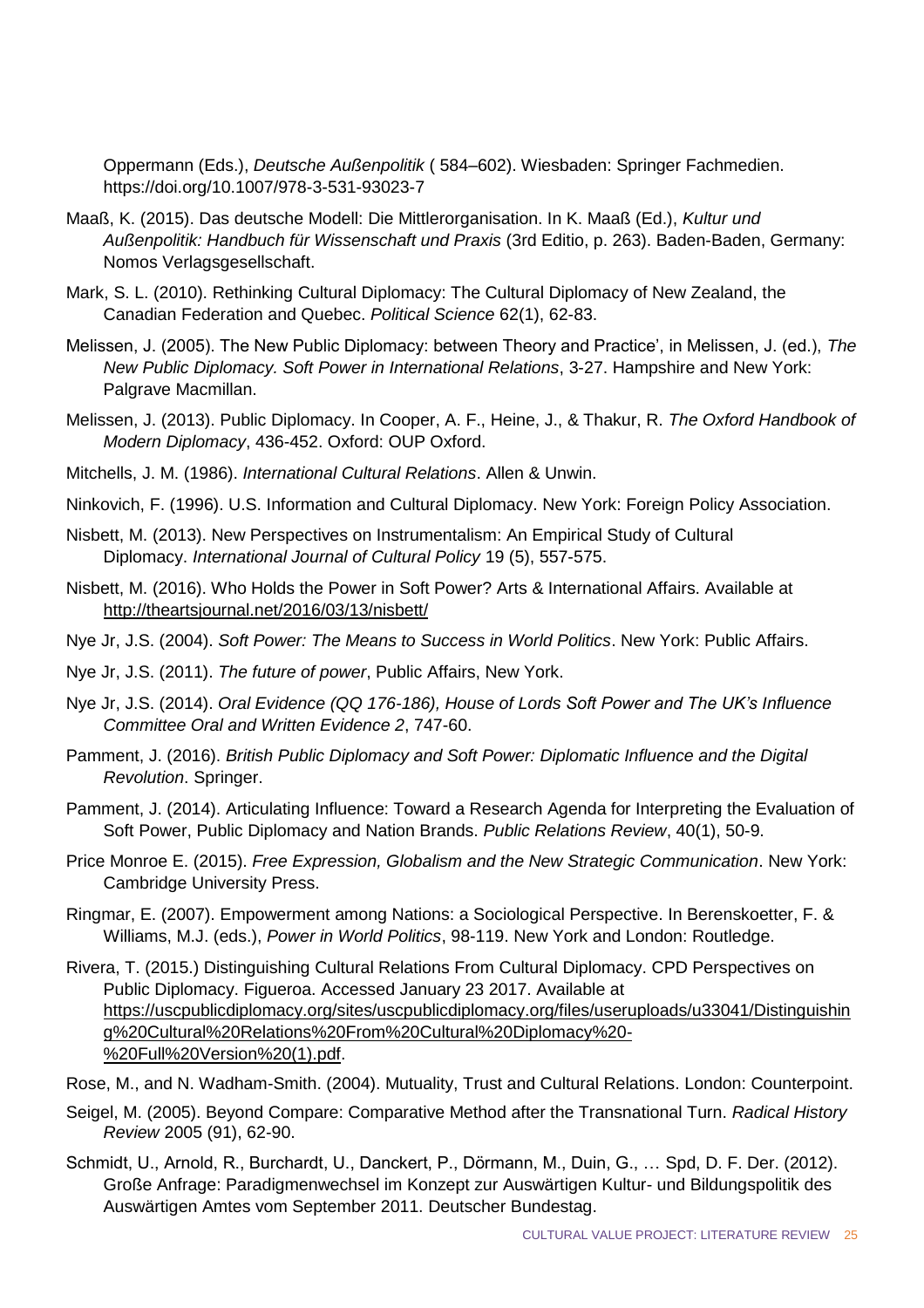Thayer, R.H. (1959). Cultural Diplomacy: Seeing is Believing. *Vital Speeches of the Day* 25 (October 1).

Ther, P. (2012). Comparisons, Cultural Transfers, and the Study of Networks: Towards a Transnational History of Europe. In Haupt H.G., & Kocka, J. (eds.) *Comparative and Transnational History: Central European Approaches and New Perspectives*, 204-25. New York: Berghahn Books.

Tickner, L. (2012). 'Export Britain': Pop Art, Mass Culture and the Export Drive. *Art History,* 35(2), 394- 419.

- Werner, M., & Zimmermann, B. (2006). Beyond Comparison: Histoire Croisée and the Challenge of Reflexivity. *History and Theory*, 45 (1), 30-50.
- Williams, R. (1976). *Keywords: A Vocabulary of Culture and Society*. Croom Helm
- Witte, B. C. (1981). Deutsche Kulturpolitik im Ausland: Ziele-Chance-Grenzen. In K. D. Bracher (Ed.), *Deutschland zwischen Krieg und Frieden: Beiträge zur Politik und Kultur im 20. Jahrhundert; Festschrift für Hans-Adolf Jacobsen* (pp. 371–383). Köln: Böhlau.

Wittgenstein, L. (1958). *Philosophical Investigations*. Trans. G.E. Anscombe. Oxford: Blackwell.

- Zaharna, R.S. (2009). *Battles to Bridges: U.S. Strategic Communication nnd Public Diplomacy after 9/11*. Palgrave Macmillan: Hampshire and New York.
- Zaharna, R.S., Arsenault, A. & Fisher, A. (2014). Introduction: the Connective Mindshift. In R.S. Zaharna, A. Arsenault, & A. Fisher (eds.), *Relational, networked and collaborative approaches to public diplomacy: the connective* mindshift, 1-15. Routledge: New York and London.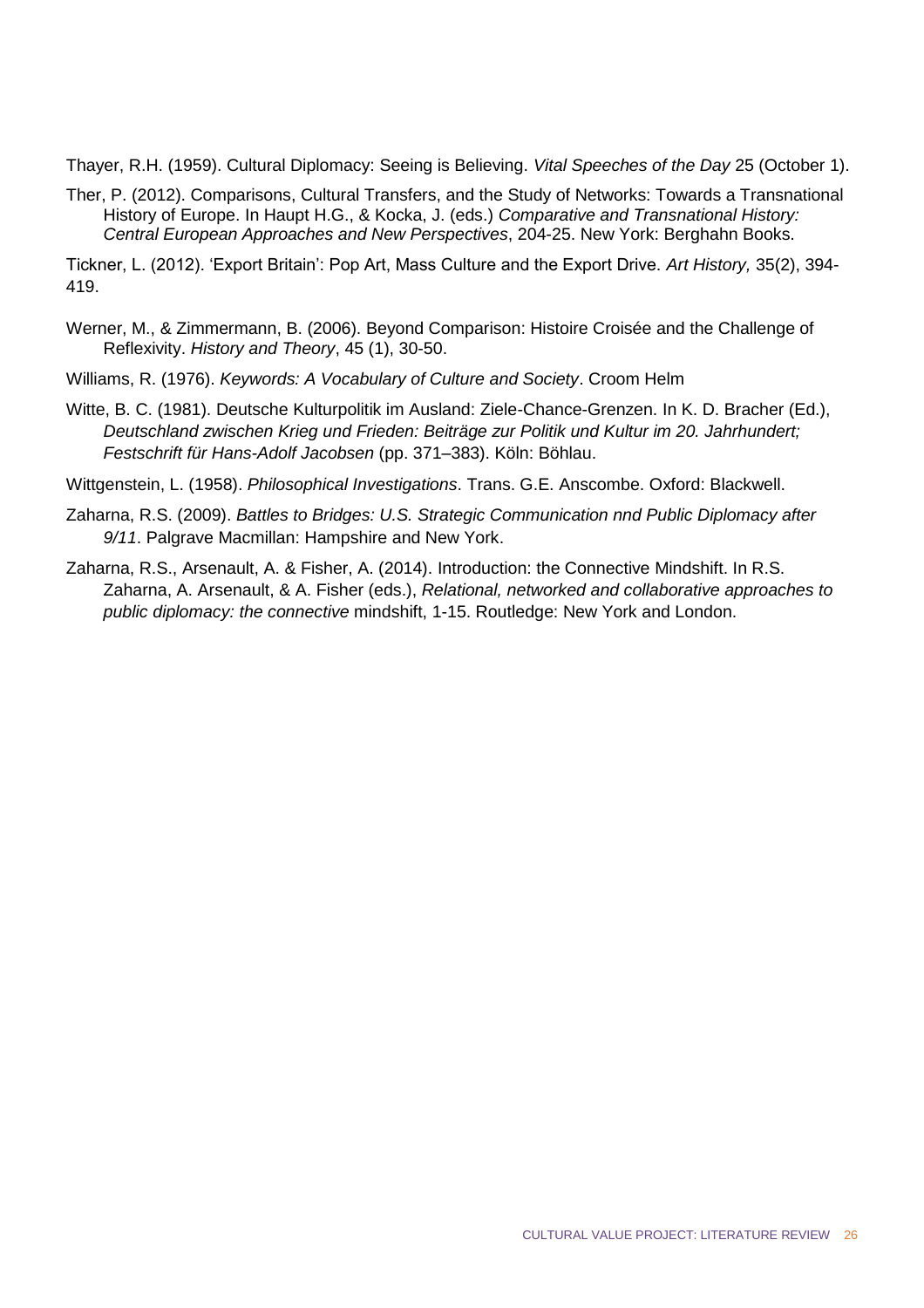### About the Authors

Marie Gillespie is Professor of Sociology at the Open University. Her teaching and research focuses on migration and media, cultures of diplomacy, identity, security and citizenship. Recent books include: *Social Media, Religion and Spirituality*; *Diasporas and Diplomacy: Cosmopolitan Contact Zones at the BBC World Service* and *Drama for Development: Cultural Translation and Social Change.* Fieldwork among refugees in Greece while investigating Europe's migration 'crisis' has allowed her to contribute to contemporary migration policy debates. Her collaborative research on Syrian refugees and smartphones helped secure European Commission funding to create a new digital service for refugees by international broadcasters. This builds on previous research on international news and political communications after 9/11, the Iraq War 2013 and the conflict in Syria. But her work has also looked at the brighter side of human culture, for example, in her national survey of the changing face of British humour with the BBC. Marie was awarded an AHRC Research Fellowship to investigate 'The Art of Intercultural Dialogue'. She has won numerous grants to develop innovative methods for cultural research working extensively with British Council.

Ben O'Loughlin is Professor of International Relations and Director of the New Political Communication Unit at Royal Holloway, University of London. He was Specialist Advisor to the UK Parliament's Select Committee on Soft Power, producing the report *Power and Persuasion in the Modern World*. He is coeditor of the Sage journal *Media, War & Conflict*. Ben's latest book is *Forging the World: Strategic Narratives and International Relations* (Ann Arbor: University of Michigan Press, with A. Miskimmon and L. Roselle, eds.). Ben is currently funded by the European Commission and the British Council to research culture and influence in Ukraine. Ben's collaborative research on digital engagement won the 2016 Walter Lippmann Award from the American Political Science Association. With Alister Miskimmon, Ben is currently finishing a book that explains the role of strategic narratives in the 2015 Iran nuclear deal.

Eva Nieto McAvoy is a cultural historian with an interest in cultural encounters and cultural translation, particularly in institutional settings such as the BBC World Service and PEN International. She recently submitted her PhD dissertation at Birkbeck (University of London) on Spanish Republican exile and the cosmopolitan contact zone in London in the 1940s-50s. She has worked on audiences of soft power and the digital turn, contributing to articles published in Participations: Journal of Audience & Reception Studies (2015) and The Routledge Handbook of Soft Power (2016). She has also conducted previous research for the BC, contributing to "The Culture Value of Shakespeare Lives 2016".

Malte Berneaud-Kötz is a Research Associate at the Center for Cultural Policy at the Hertie School of Governance. He is a recent graduate of the Hertie School's Master of Public Policy, where he specialised in quantitative policy analysis. He previously worked for the Hertie School on a study comparing cultural diplomacy efforts across selected countries (Germany, UK, France, China, Russia) and teaching intro-level statistics. Prior to starting the master's programme at the Hertie School, he had obtained a B.A. In International Relations and International Organisation from the University of Groningen.